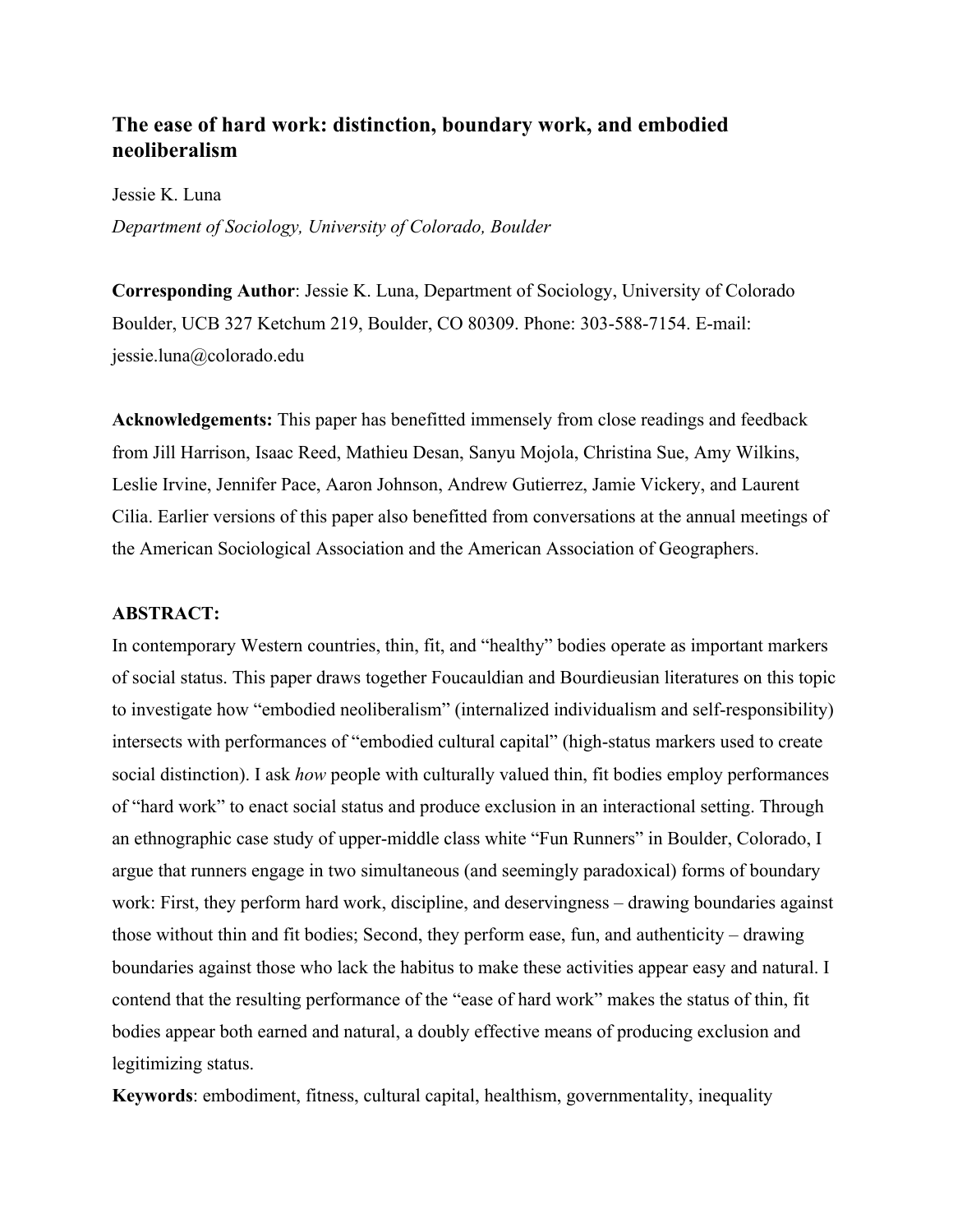In contemporary Western countries, thin, fit, and "healthy" bodies operate as important markers of social status. These bodies are widely viewed as representative of hard work, deservingness, and moral superiority (Lupton 1995; Dworkin and Wachs 2009; Saguy and Gruys 2010; LeBesco 2011), whereas people with larger bodies are framed as lazy, immoral, and even deserving of stigmatization (Puhl and Heuer 2009; Saguy 2013). However, body size and shape are not distributed at random; in the U.S., poorer people and people of color are more likely to be classified as overweight than upper and middle class white people (Wang and Beydoun 2007). Understanding status performances related to thin, fit bodies is thus important for addressing the broader sociological question of how people in privileged positions claim to "deserve" their status despite evidence of structural inequalities.

Recent Foucauldian literature has tied the current emphasis on bodily discipline to the broader political and economic context of neoliberalism – the favoring of free markets, deregulation, and self-responsibility (Guthman and DuPuis 2006; Guthman 2011; LeBesco 2011; Cairns and Johnston 2015). The idea of "embodied neoliberalism" suggests that people have internalized the disposition of individual responsibility (Lupton 1995; Rose 1999; Dean 2010; Hilgers 2013). Thus, while neoliberal *policies* exacerbate social, political, economic, and health inequalities (Harvey 2005; Navarro 2007; Brown and Baker 2012; Hilgers 2013), neoliberal *discourses* explain inequality as a result of differences in self-discipline. Despite focusing on bodies and inequality, scholarship on embodied neoliberalism has remained somewhat isolated from related literatures, including research on "body work," the Protestant ethic, and meritocracy in Western culture (Featherstone 1991; Gimlin 2002; Bordo 2003; Dworkin and Wachs 2009; Shilling 2012), and literature built on Bourdieu's notion of "embodied cultural capital" – bodily forms or behaviors that operate as high-status markers and produce cultural and social exclusion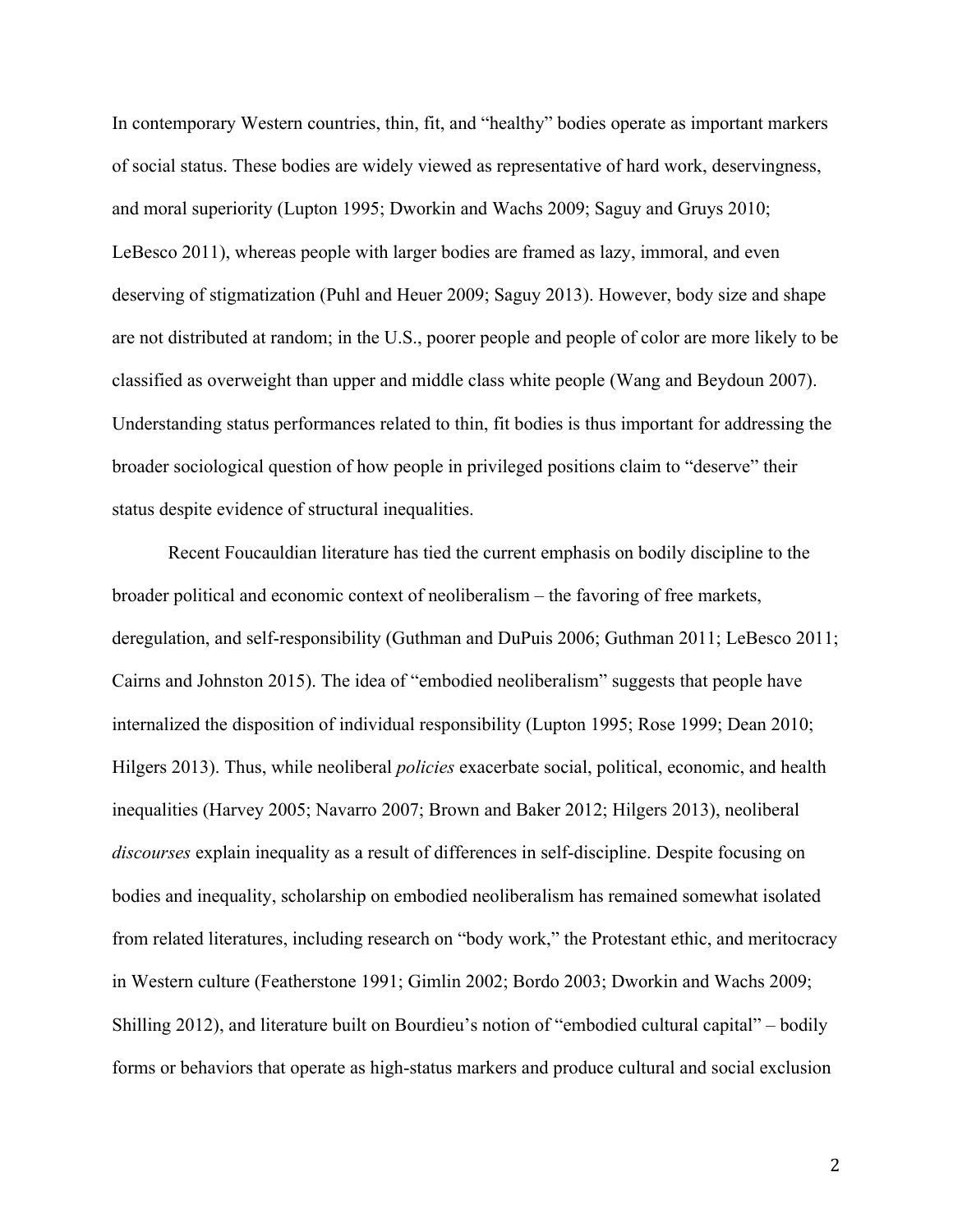(Lamont and Lareau 1988). Scholars have extensively interrogated the rise of the "thin and toned" bodily ideal as a hegemonic form of embodied cultural capital (Gimlin 2002; Maguire 2007; Dworkin and Wachs 2009; Mears 2011; Hutson 2016).

This paper draws together insights from Foucauldian and Bourdieusian literatures to investigate more explicitly how "embodied neoliberalism" intersects with performances of "embodied cultural capital." Few scholars have assessed precisely *how* people with culturally valued thin, fit bodies employ performances of "hard work" to enact social status and produce exclusion in interactional settings. This is an important question, given that scholars of cultural capital have argued that upper-middle class Americans increasingly signify status not by what they own or do, but by *how* they do things (Peterson and Kern 1996; Holt 1997; Lizardo 2008; Khan 2011; Currid-Halkett 2017). Bourdieusian scholarship highlights the importance of making status distinctions appear natural, whereas neoliberal scholarship suggests that status must now appear earned. Thus, although it is clear that a thin, fit body operates as cultural capital, producing status and exclusion may depend on *how* the body is achieved and performed.

To address this question, I use an ethnographic case study of white, upper-middle class, mostly thin runners at a "Fun Run" in Boulder, Colorado, asking how they perform status distinctions and exclusions related to "hard work." Boulder is widely touted as the "fittest" and "thinnest" city in the country (Holohan 2014), and thus offers the heightened analytical clarity of an "extreme case" (Zussman 2004) where thin, fit bodies are a particularly important form of cultural capital. Further, the setting of a casual run offers a chance to explore embodied practices, "micro-politics" (Lamont and Lareau 1988), and interactional boundary work (Tavory 2010) in a mixed setting of friends, acquaintances, and strangers. I find that many runners engage in two simultaneous forms of boundary work to produce status distinctions – mostly against non-present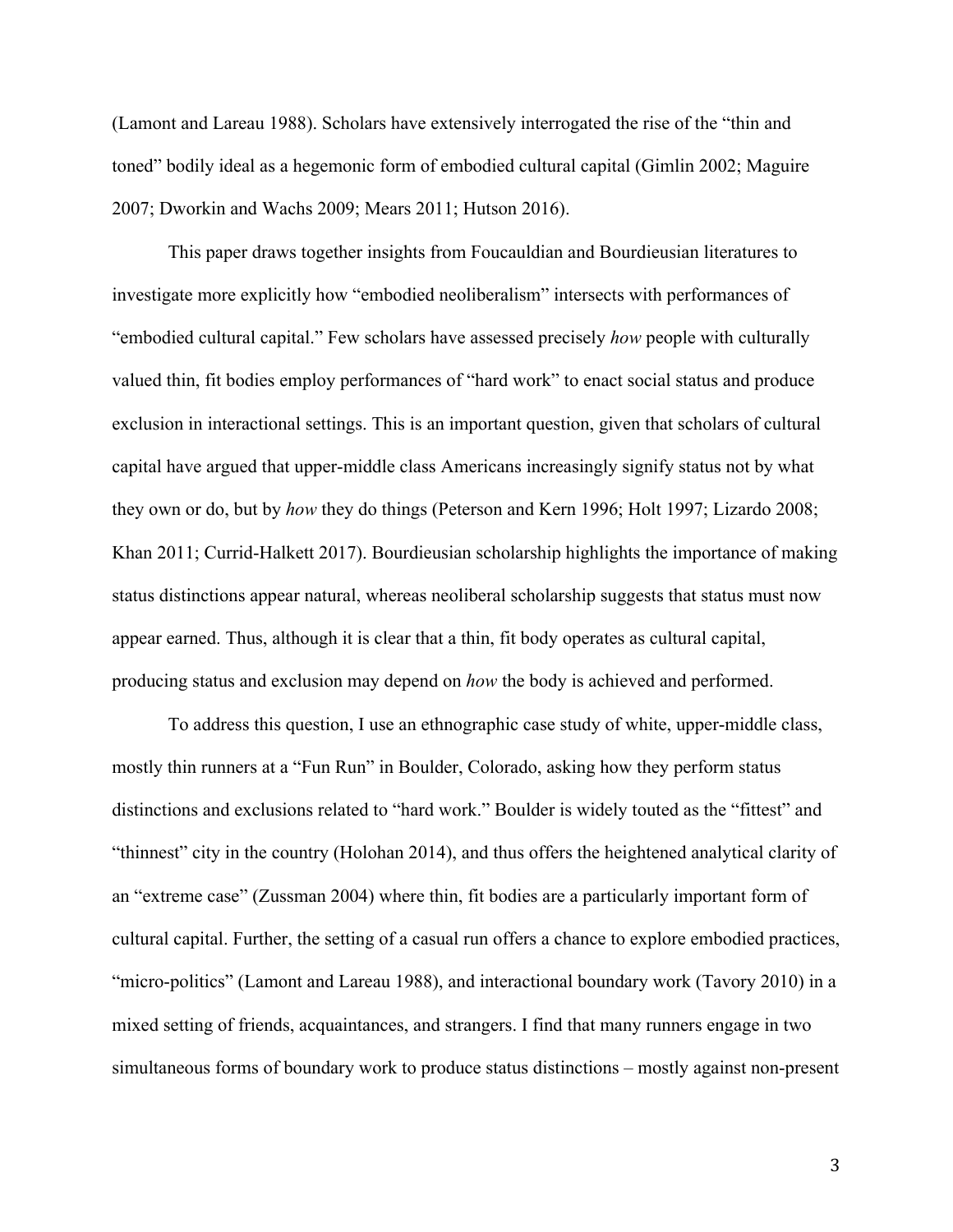others. As expected, they perform the "hard work" and the merit of their thin and fit bodies, drawing a boundary against people who are lazy, unfit, and thus undeserving. However, many runners *also* engage in performances of "ease," naturalness, and fun – drawing a boundary against people who appear to try too hard. I argue that runners create a double exclusion through this paradoxical "ease of hard work": they subtly exclude people with larger bodies, as well as people who don't perform thin bodies with the proper *habitus* (culturally-learned embodied practice and tastes).

My findings don't undermine the concept of embodied neoliberalism, but they do complicate its embodied performance and the idea of "earning" one's status through hard work alone. I build on the current revival of Bourdieu's concept of ease – wherein elites and the broader "aspirational class" (Currid-Halkett 2017) downplay conspicuous effort and instead value authenticity (Khan 2011; Johnston and Baumann 2014; Cairns and Johnston 2015; Currid-Halkett 2017). Despite the rising role of neoliberal discourse and individualized responsibility for bodily discipline, distinction and boundary work can continue to rely on habitus-based performances of naturalness and ease (which are rooted in class and race backgrounds). The "ease of hard work" exacerbates the justification of inequalities – it makes it seem as if some people "naturally" have what it takes, rendering invisible the political and economic inequalities that shape peoples' bodies *as well as* the cultural differences in habitus that shape peoples' comportment and desires.

## **INEQUALITY, STATUS, AND THE "THIN, FIT" BODY**

There is an enormous literature on bodies and social class. In this paper, I focus on two strands: recent Foucauldian work on the idea of "self-disciplined" neoliberal bodies, and Bourdieusian scholarship on embodied cultural capital. First, I review the inequalities associated with body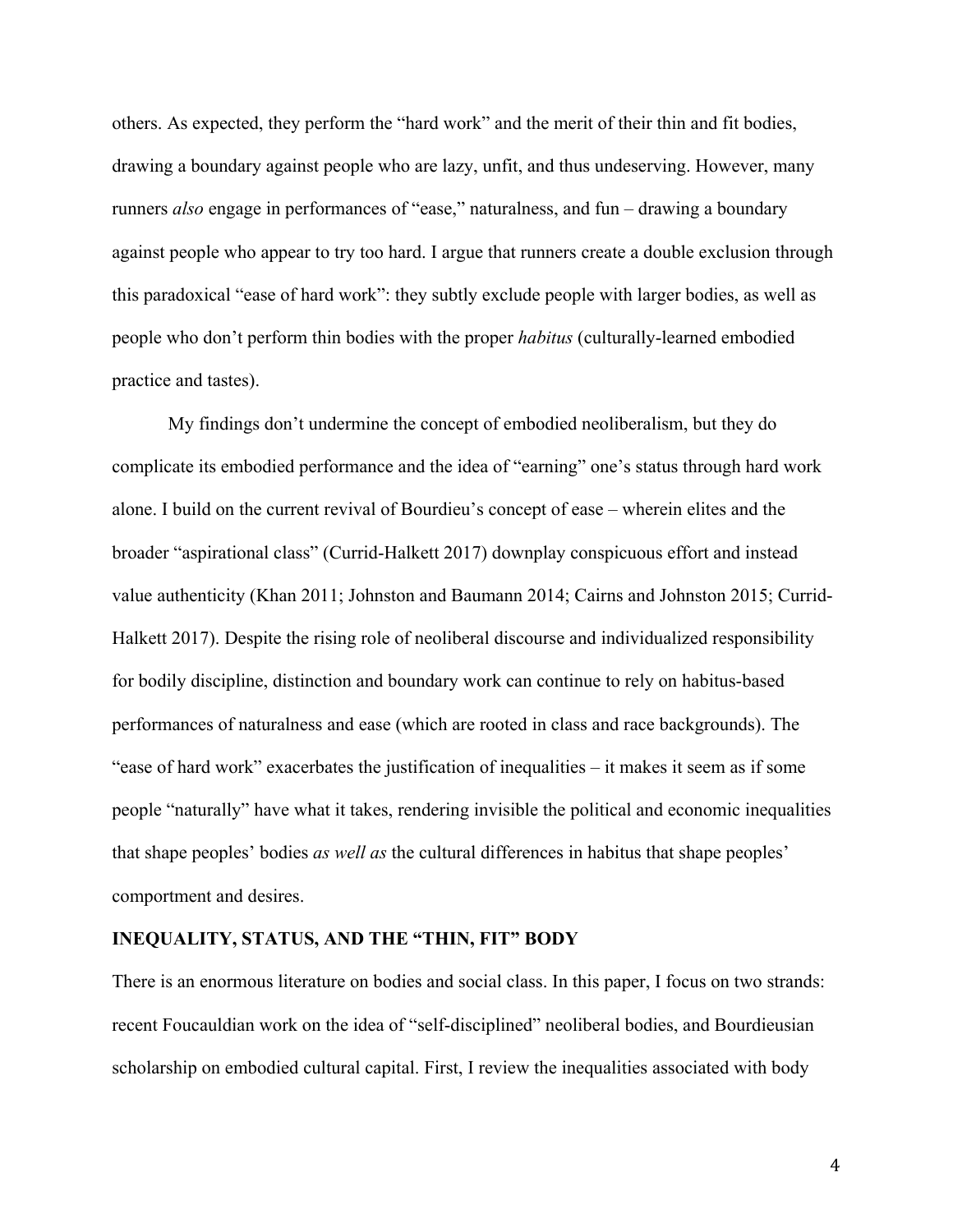size and shape in Western cultures, where being white and of higher socio-economic status is significantly associated with lower body weight, although mediated by different intersections of age, race, gender, and cultural versus economic status (Wang and Beydoun 2007). Sports consumption and participation are also highly classed and raced (Bourdieu 1978; Bourdieu 1984). These trends are particularly concerning because social and cultural exclusion are often based on bodily form: larger-bodied individuals face substantial stigma and discrimination that have actually *increased* in the first decade of the 2000s (Andreyeva et al. 2008). Critical scholars have argued that the current "obesity crisis" is a moral panic that demonizes certain "dangerous" classes and groups (read: mostly poor people and people of color), who are seen as lazy and irresponsible, while reifying the moral and "deserving" status of thin people (read: mostly wealthier white people) (Dworkin and Wachs 2009; LeBesco 2011; Lupton 1995; Metzl and Kirkland 2010; Saguy 2013; Bobrow-Strain 2012).

#### *Embodied neoliberalism: individualism and hard work*

Much ink has been spilled on the concept of neoliberalism, and scholars have debated the utility of a concept that has been widely applied to free-market policies, institutions, and even modes of thought (Peck and Tickell 2002; Hilgers 2013). While recognizing these notes of caution, neoliberalism may still offer a useful tool for analyzing homologies across disparate fields that are increasingly shaped by the "tyranny of the market" (Bourdieu 1998). We can draw parallels between structural adjustment policies and the logic of fitness regimes, wherein countries and individuals must "tighten their belts," "trim the fat," and become efficient and disciplined in order to succeed in the global economy (Price 2000).

Whereas economic aspects of neoliberalism have largely been studied from Marxist perspectives, the idea of thin, disciplined bodies "embodying" neoliberalism emerges from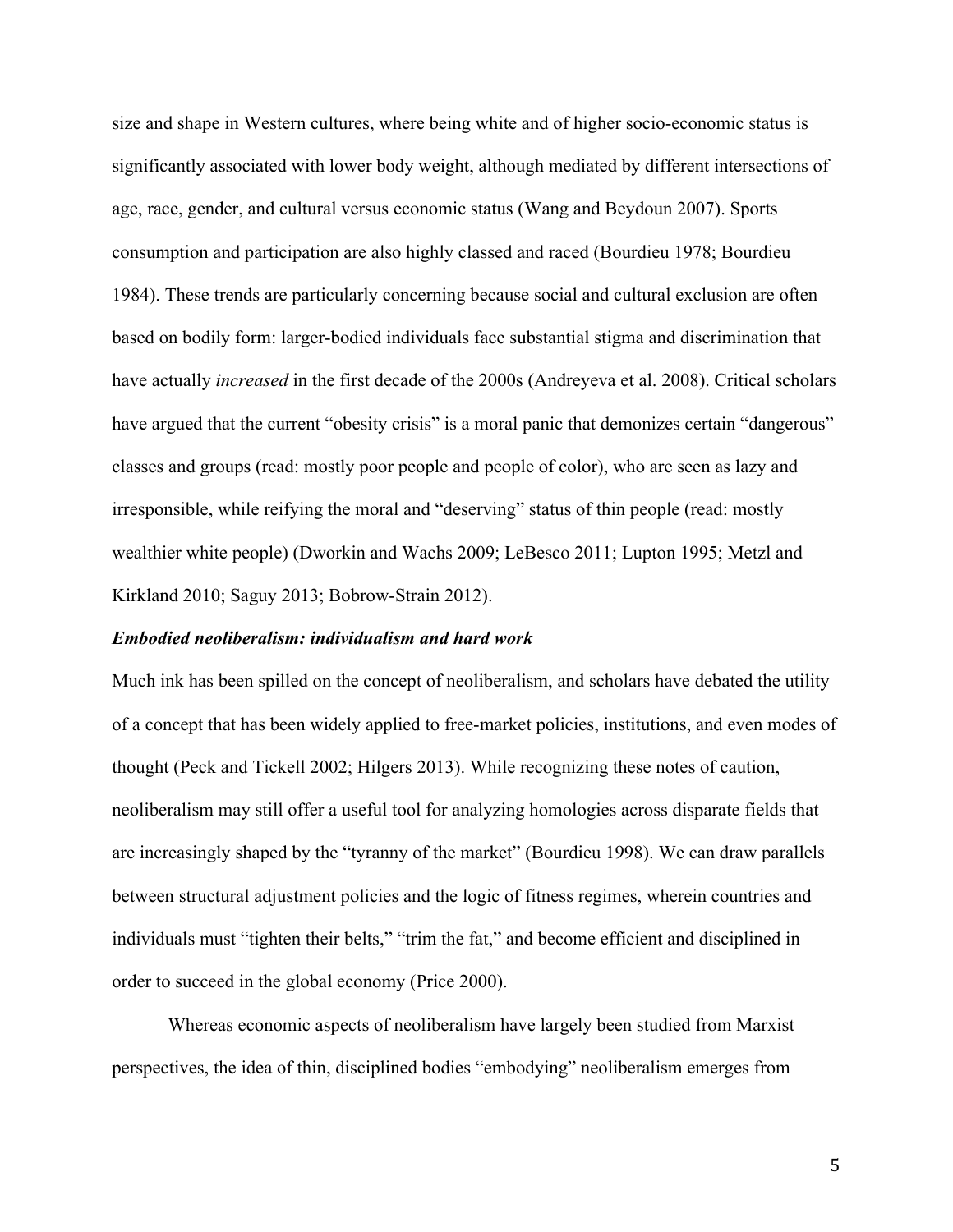Foucauldian literature on governmentality (Barnett et al. 2008). Governmentality – often summarized as "the conduct of conduct" (Dean 2010) – refers to *the way* that an entity exercises power over peoples' bodies and conduct, whether states governing a population, or people governing themselves (Foucault 1991; Rose 1999). Viewing power as productive, Foucauldian approaches see neoliberal governmentality as producing new kinds of "subjectivities" (Rose 2001; Ong 2006; Dean 2010), where individuals come to govern themselves, taking individual responsibility for health and fitness as part of good, responsible, and deserving citizenship (Crawford 1980). Rather than making demands on the state or targeting a polluted environment, individuals seek health through personal consumption choices and self-discipline (Lupton 1995; Guthman and DuPuis 2006; Dworkin and Wachs 2009; LeBesco 2011; Ayo 2012; Brown and Baker 2012).

However, some scholars argue that the governmentality analytic problematically assumes a straightforward connection between political-economic systems and "cultural processes of selfformation and subjectivity" (Barnett et al. 2008). These scholars question the idea of a neoliberal program of rule, and whether or how this program translates into individual rationalities (Brenner 1994; Barnett et al. 2008). Cairns and Johnston refer to this as the "Foucault machine" of governmentality studies, which "insert social agent and then identify disciplined subjects who uniformly take up their individual responsibilities" (2015:156). I thus sidestep a governmentality approach, yet draw on this literature's key insight: that there is a dominant cultural discourse that emphasizes individual responsibility, "choice," and freedom in the marketplace – and that this discourse contributes to producing and justifying inequalities. We can thus ask how people of various intersectional identities negotiate or employ this discourse. Whereas Cairns and Johnston (2015) and Talukdar and Linders (2013) examine neoliberal discourses in relation to femininity,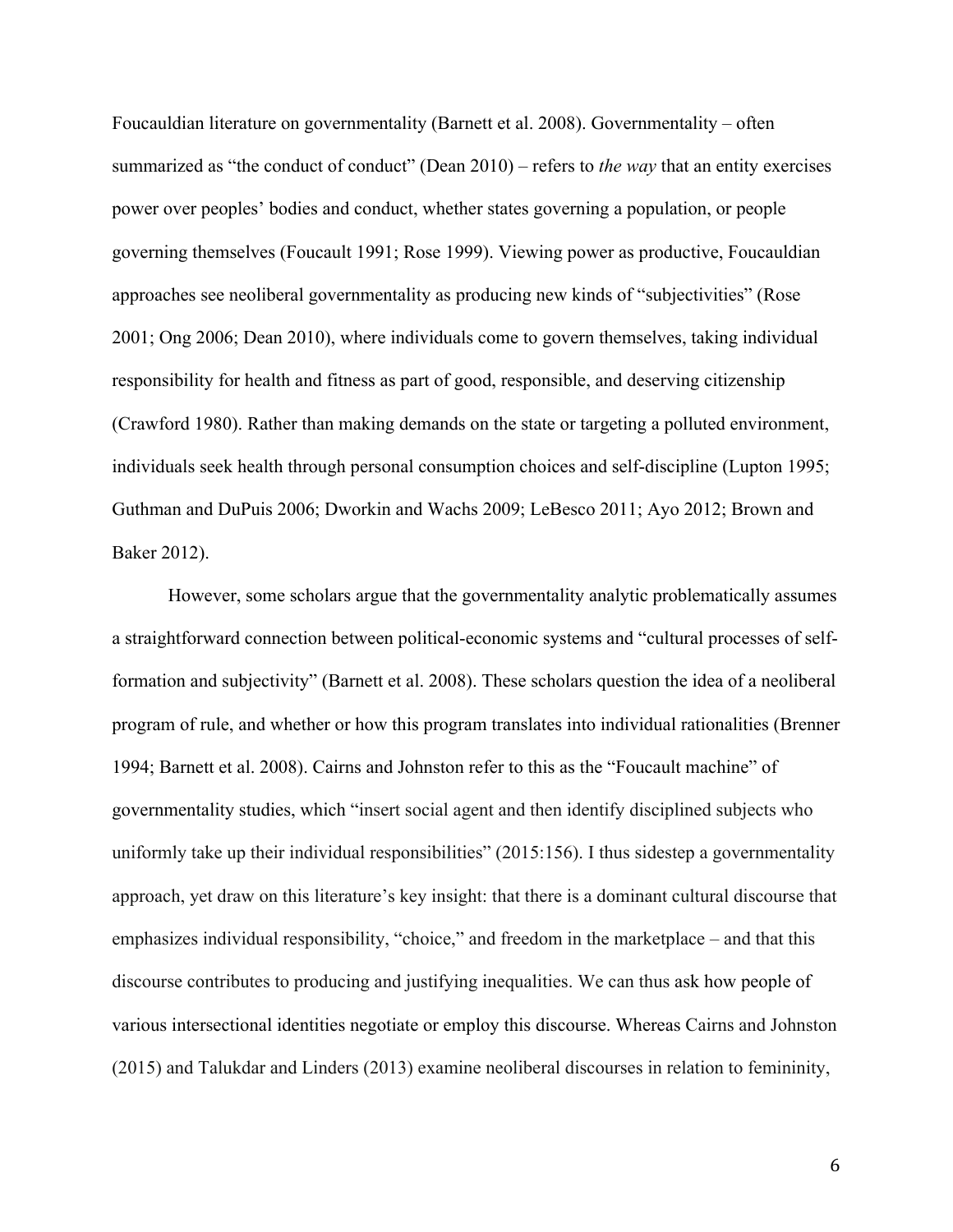I want to explore neoliberal discourse in relation to practices of social distinction. For this, I turn to Bourdieusian cultural sociology.

## *Embodied cultural capital: habitus and ease*

 

Bourdieu (1984; Bourdieu 1986; Bourdieu 1990) argued that socially learned lifestyle practices and embodied tastes (*habitus*) invisibly reproduce within- and between-class distinctions. He introduced the concepts of cultural, social, and economic "capitals," field-specific and sometimes "convertible" forms of power and prestige that represent accumulated time (Bourdieu 1990). In a seminal review, Lamont and Lareau (1988) operationalized cultural capital to mean "widely shared, high-status cultural signals (attitudes, preferences, knowledge, behavior, and goods and credentials) used for social and cultural exclusion." These signals – often socially learned and engrained as part of one's habitus – include college degrees, tastes in food, art, music, and knowing how to navigate institutions. Cultural capital can also be embodied<sup>1</sup> through particular bodily forms, engaging in certain sports, or ways of using the body (Bourdieu 1978; Bourdieu 1984; Desmond 1993; Stempel 2005). Increasingly, the "thin and toned" body has become the hegemonic form of cultural capital (Maguire 2007; Dworkin and Wachs 2009; Hutson 2016), particularly for women (Bordo 2003; Dworkin and Wachs 2009; Cairns and Johnston 2015).

Broader literature on cultural capital suggests that distinction in America is changing: high status people are increasingly open and "omnivorous" in their tastes (Peterson and Kern 1996), they increasingly appeal to the values of hard work and discipline to justify their success (Khan 2011; Johnston and Baumann 2010) and they increasingly produce distinction through the *embodiment* of subtle manners, practices, attitudes, or behaviors instead of goods or objects

<sup>1</sup> Bourdieu used the term "embodied cultural capital" (1986) to encompass "bodily capital" (1984) and "physical capital" (1978). While others use physical capital (Maguire 2007; Shilling 2012) or bodily capital (Mears and Finlay 2005; Hutson 2013), I use the term embodied cultural capital to remind us of embodied behavior, not just bodily form.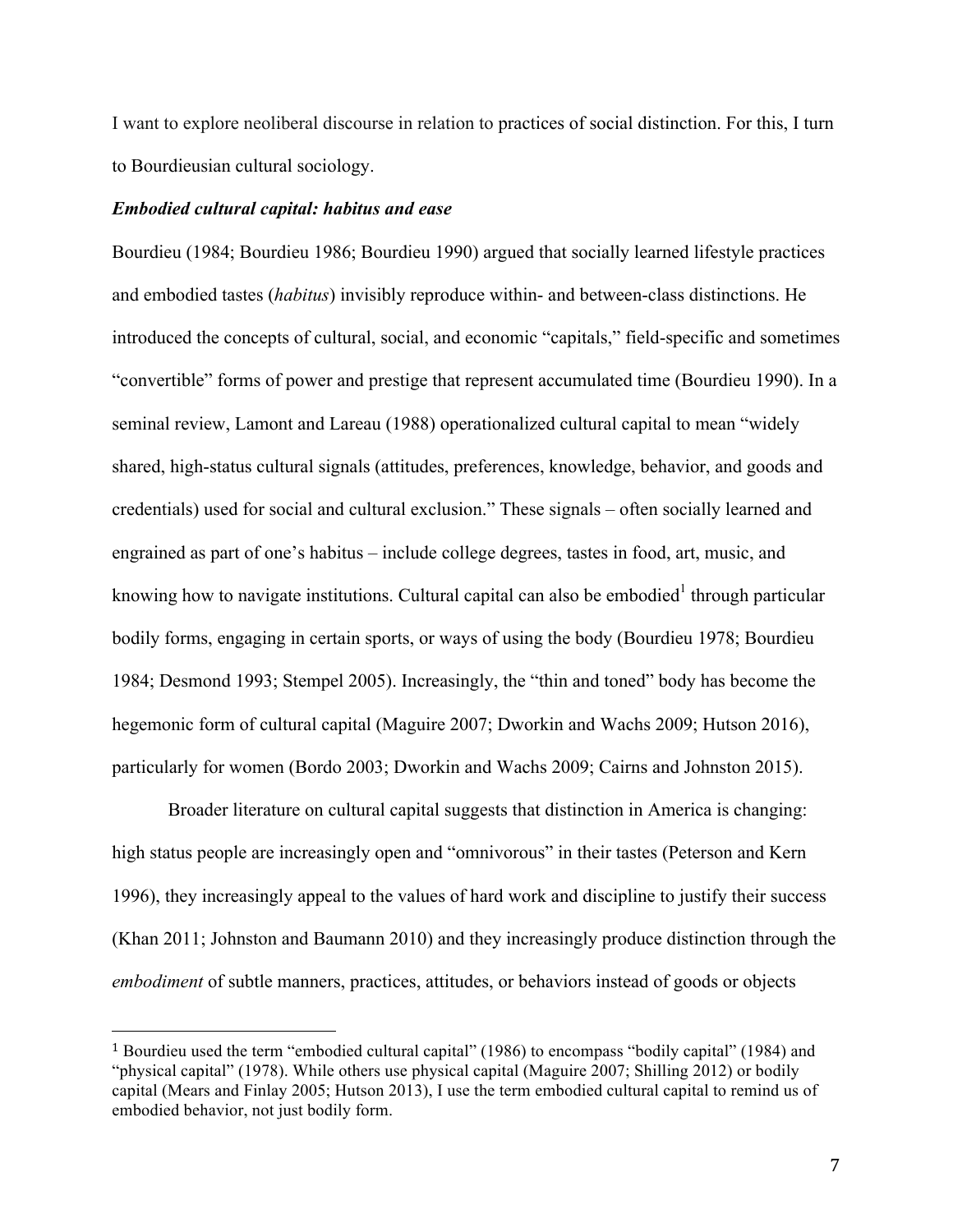(Peterson and Kern 1996; Holt 1997; Lizardo 2008; Khan 2011). The rising status of the thin and fit body also seems to match this picture of changing cultural capital, particularly because it is seen as an earned status. Yet, the importance of embodied practices suggests that the status of a thin, fit body may require more than *possessing* the right body. It may seem as though having a thin body or performing hard work would be sufficient, but this contradicts one of Bourdieu's (1984) foundational arguments: that status and inequalities are often legitimatized by making them seem *natural.*

Bourdieu argued that habitus – which is shaped by class and race position – becomes so deeply embedded in bodily dispositions and unconscious preferences that it appears biological. This naturalizes class reproduction and inequality. Part of the embodied performance of distinction as natural is what Bourdieu (1984) called "ease" – a sense of self-assurance, casualness, and indifference. Ease is the unconscious *embodiment* of a privileged habitus in a form that renders the social roots of that habitus invisible, and serves to identify and exclude people who lack this comportment. Related literatures – particularly on gender, health, and the body – have also tied the performance of "naturalness" and "authenticity" to high status positions, as noted in Gimlin's (2002) study of upper-class women's preference for "natural" hair and beauty, and the foodie movement's valorization of "natural" food tastes (Guthman 2011; Johnston and Baumann 2014).

There thus appears to be a contradiction in contemporary distinction practices between naturalizing status and making status look like the result of hard work. Khan's (2011) study of elite adolescents at an East Coast boarding school finds that students appeal to discourses of hard work while engaging in performances of ease and natural talent. Johnston and Baumann (2010) find that foodies engage in omnivorous behavior, but create covert forms of distinction through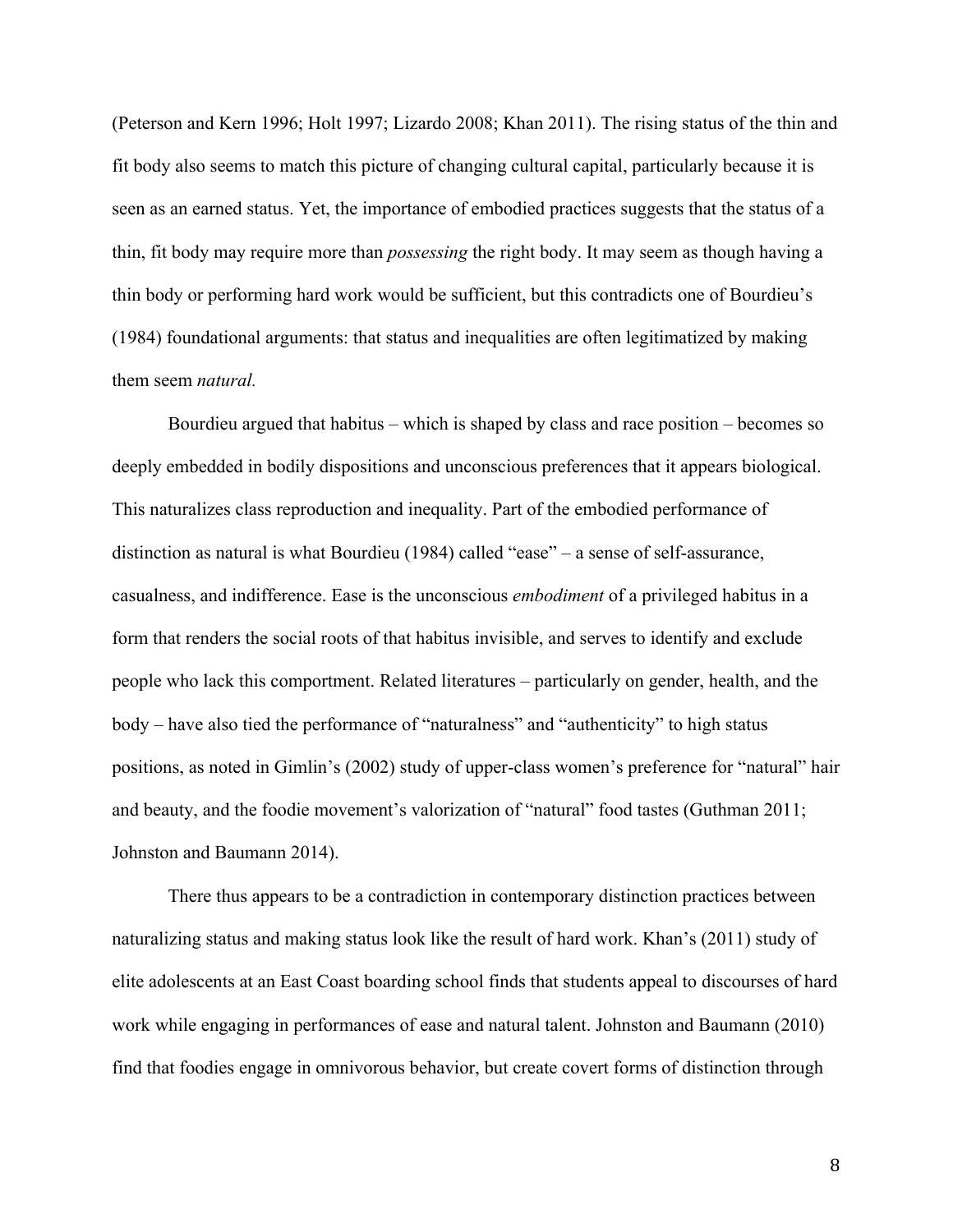displays of "authenticity." Cairns and Johnston (2015) argue that Canadian women dieters increasingly use narratives of balance rather than deprivation to discuss their food practices. These cases suggest that although high status people do appeal to discourses of hard work, they also engage in displays of naturalized taste that mark and reproduce their class and race background.

Similarly, this paper shows that runners who successfully activate the status of a thin, fit body are those who perform the paradoxical "ease of hard work" – the simultaneous performance of hard work and embodied ease. My case is unique in revealing precisely *how* actors produce exclusion and boundaries in an interactional setting through embodied practices and relational discourse. I argue that they achieve this paradoxical performance by drawing boundaries in juxtaposition to multiple others (Lamont and Molnár 2002), returning to Bourdieu's conception of "multiple axes of distinction." The performance of "hard work" draws boundaries against those further in social space, while "ease" draws boundaries against the aspirational "try-hards" closer in social space, who, like the *nouveau riche*, lack the proper habitus.

#### **METHODS, DATA, AND SETTING**

This paper is based on extended participation observation – or what Wacquant (2004) calls "observant participation" – which allows for the observation of unspoken meanings, taken-forgranted behaviors, and interactions that occur within a natural social setting (Emerson 2001). This method is particularly useful for understanding the embodied and interactional dimensions of cultural capital (Holt 1997). I opted against interviews because I wasn't seeking to understand how people view or justify their behavior – I was simply interested in their behavior. I collected data at a weekly running group in Boulder, Colorado nearly weekly for eight months (and then occasionally for another four months), where I identified myself to people as a sociologist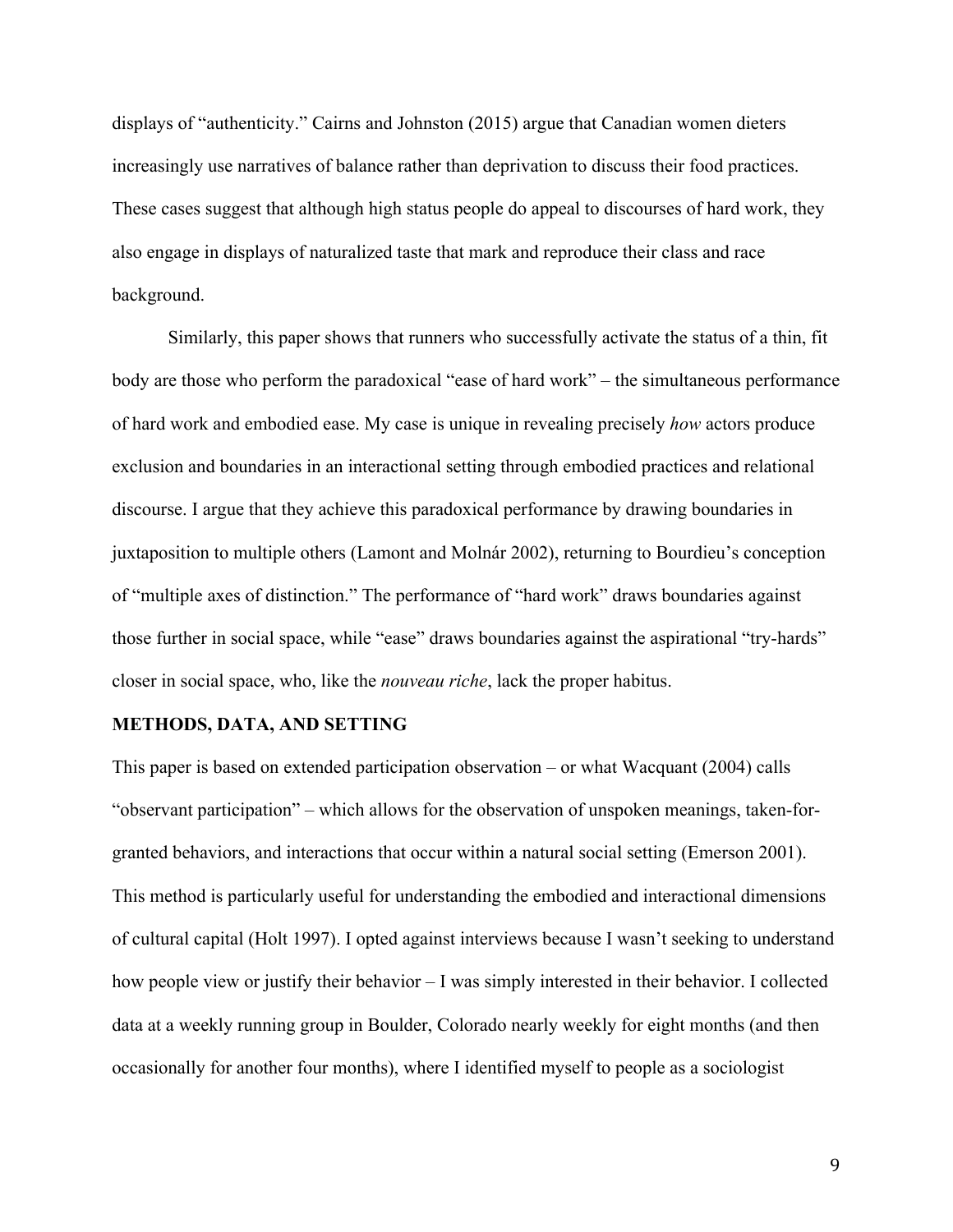researching fitness culture in Boulder. I socialized before the run, ran with participants, and conversed casually, sometimes asking people more specific questions about why the run. I wrote field notes immediately after the run. For the sake of clarity and flow in reproducing conversations, I present some data in this paper in 'single' quotations, to signal that these quotes are not word-for-word but approximations. Although this is a limitation of my data, this method allowed me to access interactional moments that would have been inaccessible via other methods. Finally, I analyzed my data through an inductive and iterative process of coding and memoing. My themes and findings emerged inductively from this process. All names and identifying details have been changed.

## *The setting*

Boulder, Colorado is an affluent, liberal, predominantly white, outdoors-oriented city (Hickcox 2012). The median price for homes is \$750,000, median family income is \$93,000, 70% of residents have a college education, and the city is 89% white (Boulder Economic Council 2016). The city also has the lowest rate of obesity in the nation, earning it the moniker of "America's fittest city" (Holohan 2014). Boulder thus offers what Zussman (2004) calls an "extreme" case of upper-middle class, thin bodies. Extreme cases offer an opportunity to see a process in a heightened context, which is useful for studying the subtle and embodied aspects of the cultural capital of thin bodies. I chose a field site, however, that is not particularly "extreme": a "Fun Run" where a varied group of friends, acquaintances, and strangers come to run and socialize. Although running appears "free" and easy accessible, Stempel (2005) finds that Americans with high socio-economic status are *twelve times more likely* to engage in running than people with low socio-economic status. The Fun Run thus offers a site where – in a broader cultural setting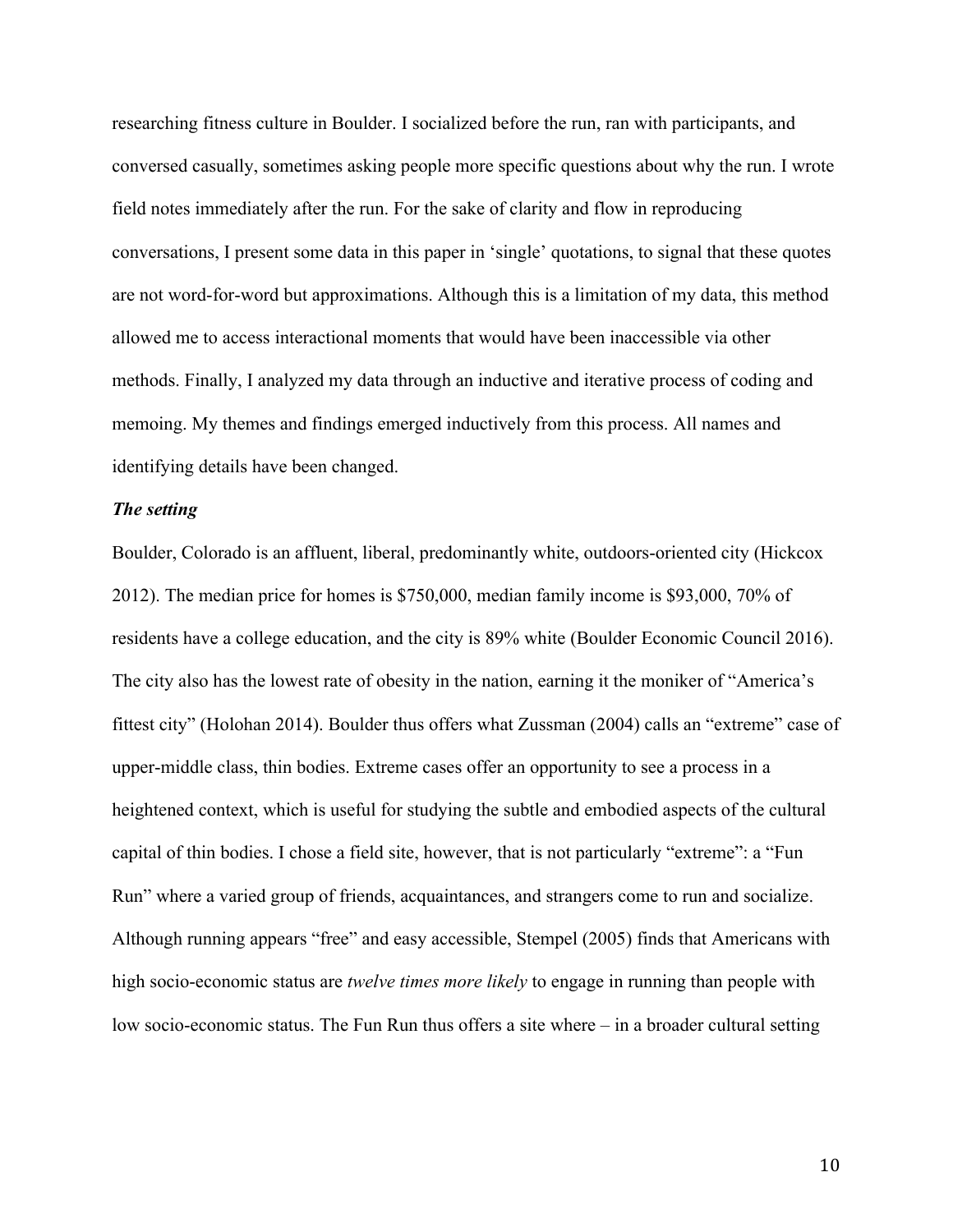that values thin, fit bodies – people with generally high socio-economic status engage in the micro-politics of distinction.

The Fun Run<sup>2</sup> is a free weekly evening run, open to the public, and hosted by a local running store. Before the run, runners socialize in the parking lot, listening to loud pop music. They then run either the short run (three miles) or the long run (five miles), at a wide range of running speeds. As runners trickle back into the parking lot, there is free beer and pizza, and runners socialize as they eat and wait for a raffle of free shoes and running gear. The group size ranges from 50 to 200 runners, with a small core of "regulars" who come nearly every week, a much larger number who come sporadically, and frequent newcomers. Ages range from early twenties to sixties, with the majority of participants in their mid-twenties to forties. Many people come to meet friends, but others come alone. Nearly all of the participants are white, and based on my conversations, appear to have relatively high socio-economic status and quite high educational levels and cultural capital. Some Fun Runners are current or recent PhD students (many in engineering), while other runners work in "corporate," computer engineering, finance, health fields, and dentistry. Most of the Fun Runners do not self-identify as serious runners, but engage recreationally in a variety of other outdoor sports such as cycling and rock climbing. The group is generally evenly split between men and women. Importantly, the Fun Run isn't a boy's club; there are broad similarities between men and women in most aspects of Fun Run culture. While I recognize the extremely important gendered dimensions of body work and bodily ideals, my goal in this paper is to show that both men and women navigate the "ease of hard work."<sup>3</sup> Finally, nearly all of the participants have thin and what would generally be considered "fit"

<sup>2</sup> The irony and theoretical richness of the title of the "Fun Run" was not apparent to me when I chose the site, but emerged through my analysis.

<sup>&</sup>lt;sup>3</sup> That said, future research could usefully break down more nuanced gendered dimensions.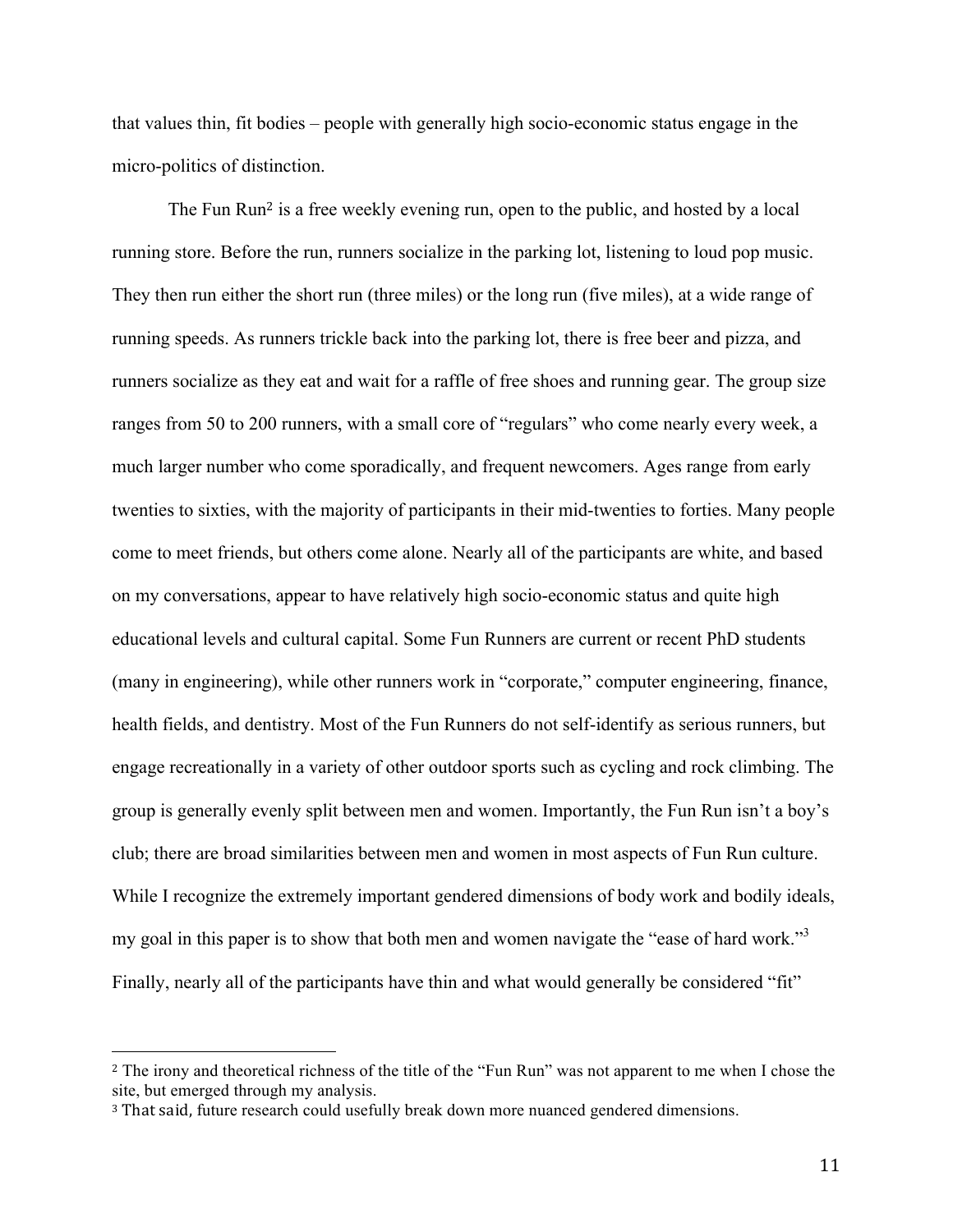bodies. This is likely not true for all recreational running groups, but it is the case for this group in Boulder.

## *Embodied Positionality*

Most positionality literature focuses on race, class, and gender. Ellingson (2006) argues that, in addition, researchers' bodily form (size, shape, and capability) also plays a role in positionality. My own body – its form, its "performance," and my own embodied identity claims – affected my data and analysis (Wacquant 2004; Cherry et al. 2011). Early on, I considered myself an "outsider" because I don't identify as a runner. I quickly realized that as a thin, athletic woman in my thirties, I had an "insider" social position at the Fun Run. I shared athletic and outdoor interests with most Fun Runners, which gave me rapport-building common ground. My ability to run with the front group was achieved *via* my own bodily performance, but I could also choose to run at the far back of the group. This shaped the range of participants I could interact with. Further, my body's performance shaped conversations and clued me in to certain behaviors. If I ran slower but was not breathing hard, people encouraged me to "run ahead," and occasionally refused to talk to me, saying they were out of breath. If I ran faster and was breathing hard, I found myself encouraging others to run ahead. These embodied interactions were valuable sources of data as I began to think about the performative line between "ease" and "trying hard." Of course, insider status brings its own drawbacks and tensions (Emerson 2001). I was unable to experience the exclusion that other people might feel in this group. A colleague with a larger, darker skinned body pointed out to me that even the thought of attending the Fun Run made her cringe, because of the social exclusion and unease she predicted she would feel. Furthermore, my social closeness made it harder to be critical. In analyzing my data, it took me a long time to recognize the theme of "ease," since *I too* participate in these embodied performances and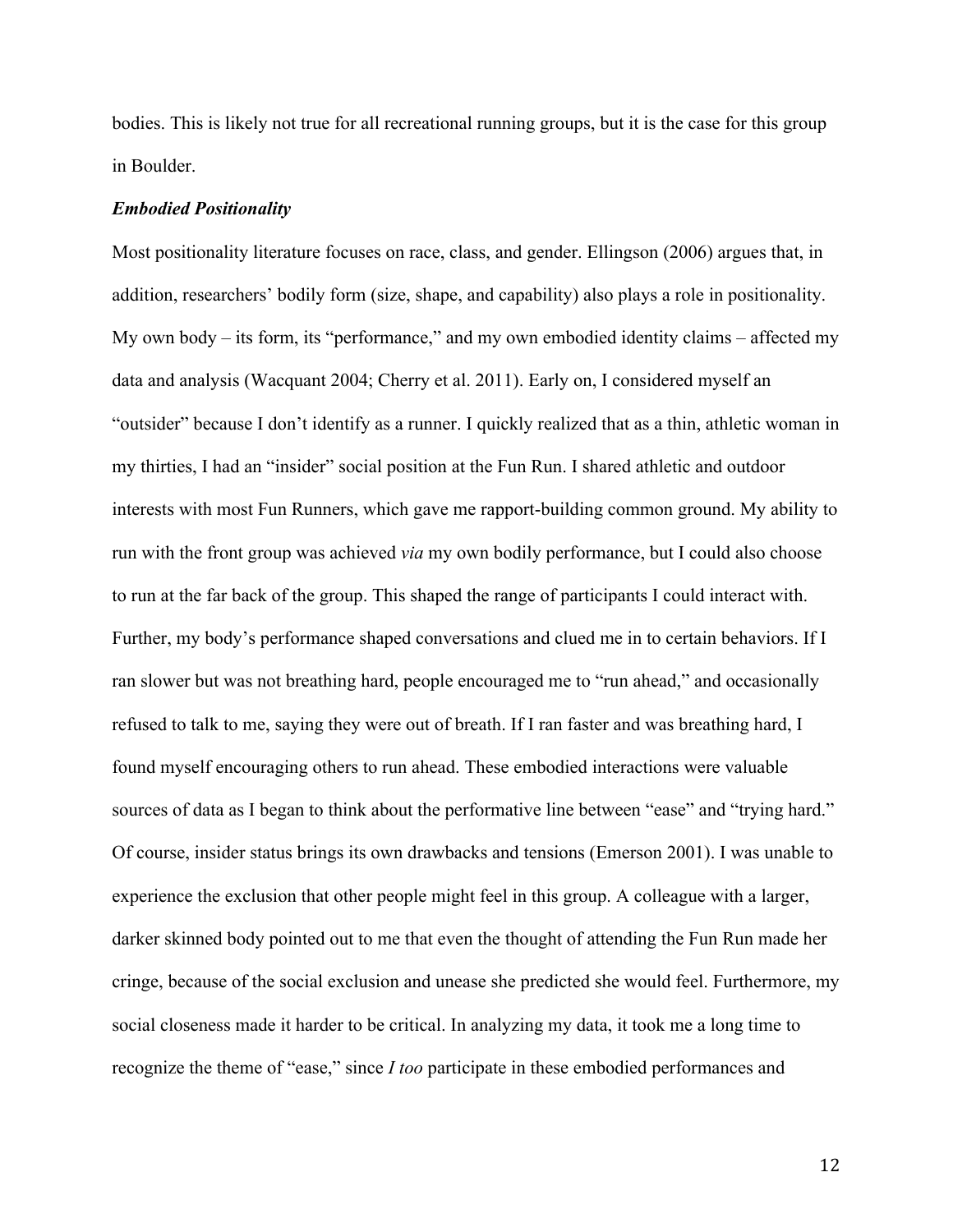boundary work. This recognition helped me think about that the behaviors I describe in my findings as largely a result of habitus: a deeply engrained "feel of the game" in which preferences and behaviors tend to line up with one's social upbringing – often at a subconscious level. This is important to emphasize, as I do not see peoples' behaviors as intentionally exclusive, as consciously motivated by aspirations for status, or as merely performative. This paper is not about peoples' motivations; it is about how external behaviors draw boundaries and produce exclusions, even if unintentional.

## **PERFORMING HARD WORK**

The first section of my findings highlights the performances of hard work and bodily discipline at the Fun Run. This is the first form of boundary work that runners engage in, and is consistent with Foucauldian literature. This section sets the stage to contrast the performance of hard work with the simultaneous performance of ease, which I explore in the following sections. Fletcher (2014) argues that upper-middle class white people carry their habitus with them into the recreational realm, performing through their sports and leisure activities the embodied – and specifically upper-middle class – habitus of risk-taking, hard work, delayed gratification, pushing through pain, and the continual quest for self-improvement (Ehrenreich 1989; Lamont 1992; Wheaton 2004). Perhaps because of this habitus, Fun Runners push themselves to run, crosstrain, suffer, set goals, and monitor themselves to produce the thin, fit bodies that serve as cultural capital both within and outside the social field of the Fun Run. In the process, they draw boundaries against people who do not share this habitus.

# *Boundary work against lazy people*

The Fun Run, despite its moniker, is a competitive field where "being the best" is a sought-after status. People wear T-shirts and drive cars with local slogans such as "Sea Level is for Sissies,"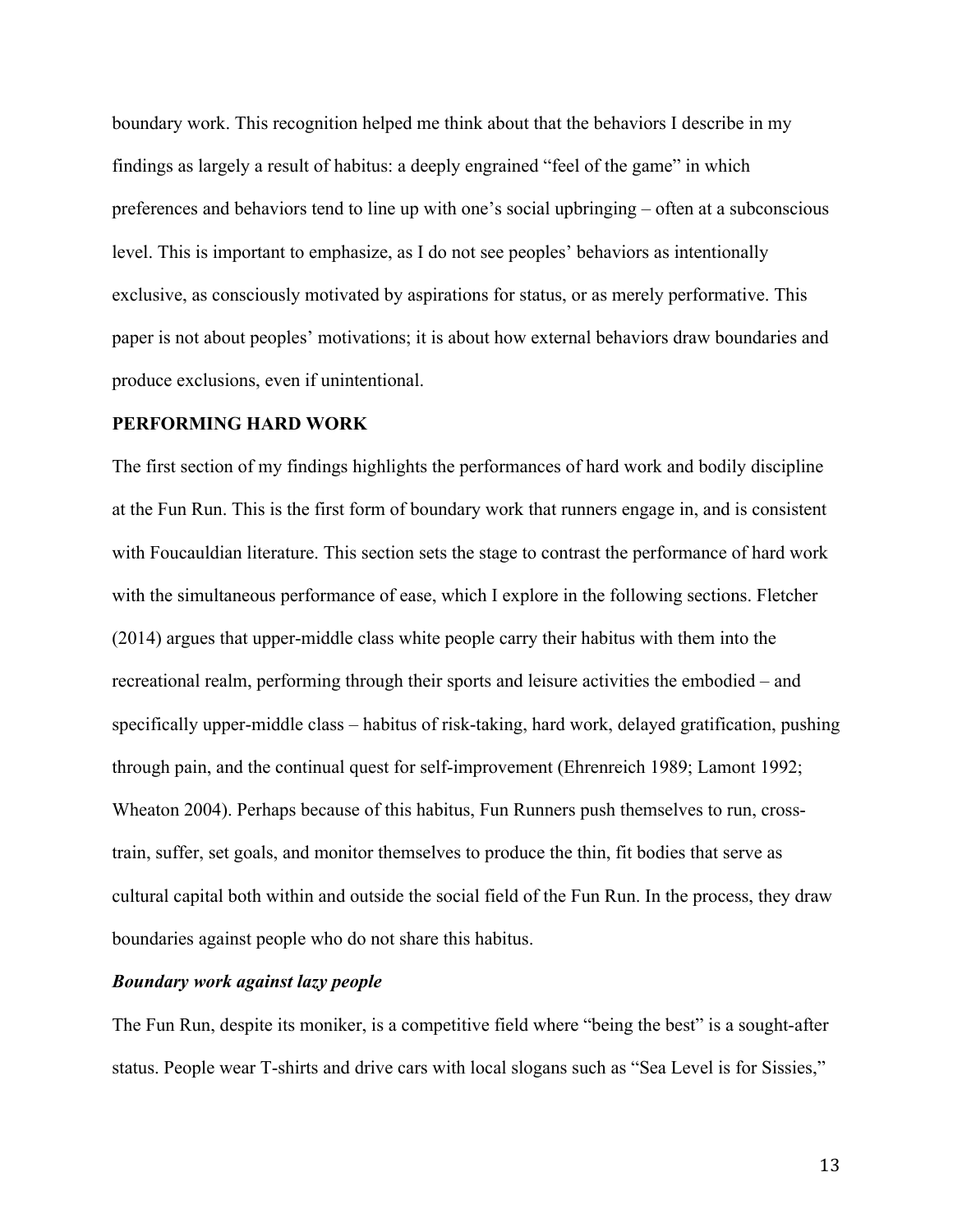"Live Bolder Run Boulder," "Fitter Faster Boulder," and "Bolder Attitude Boulder Altitude." These statements make comparisons, and indicate how identity is often based on exclusionary claims of who we are *not* (Lamont and Fournier 1992). These slogans draw boundaries around an "in-group" (hard-working, risk-taking, fit people) and an "out-group" (lazy, out-of-shape, sissies), whether this boundary work is intentional or not. The valuation of competition and working towards goals is evident beyond T-shirt slogans. Famous athletes come to give advice on how to train harder and "perform one's best." Many Fun Runners race recreationally, and a frequent conversation starter is, "Are you training for any races?" Many runners mention that the city feels more competitive than other places. One woman in her late thirties and a newcomer to Boulder, told me that 'People in Boulder are more interested in being the best.'

In addition to valuing elite athletic performance, Fun Runners value being "hardcore." People often talk about runs, races, and activities as really "dangerous" or "hardcore." I understand the word to describe activities that are physically demanding, perhaps dangerous, and that probably involve suffering. Fun Runners often tell stories that display these traits – and that subtly reference *others* who are not as hardcore. For example, Sara, a very thin woman in her early thirties, described to me an Ironman triathlon that she did as the 'the coldest in the race's history - a record number of people dropped out.' She, however, swam until she came down with hypothermia and had to be rescued by paramedics. She said this proudly, as if to excuse herself for not finishing. Another runner in his mid thirties, Roger, explained to me why he loves 100 mile ultra-races: 'You get to go to beautiful places that very few people go to – because you are human powered, you go really far into places, not just three miles up the trail. There's a certain masochistic aspect to it… suffering. It gets you really raw, at your rawest, every atom of your body hurting, saying to stop, and you have to keep pushing through it.' In their stories, both Sara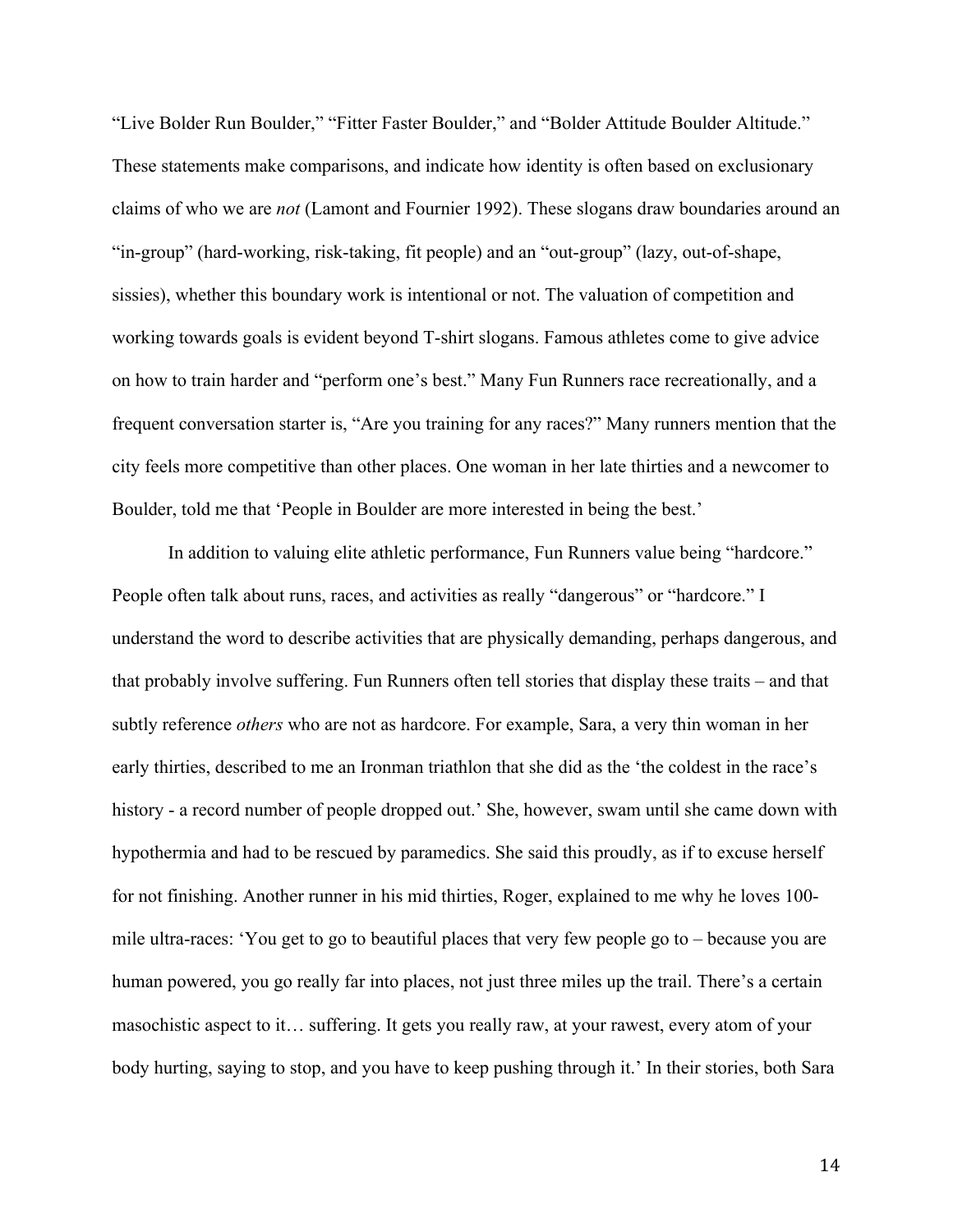and Roger told narratives about embodying risk-taking, hard work, delayed gratification, and pushing through pain. They also made subtle comparisons: Sara noted that most other people dropped out. Roger pointed out that he goes where few people go, not *just* three miles up the trail. While likely unintentional, these comparisons draw an implicit boundary against other people who aren't as hardcore. Although this boundary work is more subtle than the explicit bumper-sticker claims – it leaves the "other" implied – it nonetheless produces a form of exclusivity.

## *Performing hard work*

Fun Runners – despite the appeal to "fun" that I explore later – often frame running in terms of suffering, hard work, discomfort, and boredom. Many runners complain during the run about how tired they are, how hot it is, how cold it is, how their knees hurt, or that they wish it was over already. This embodied and interactional complaining about the shared discomfort of running – whether rooted in biological discomfort or not – seems to be part of the "Fun Run" performance of being willing to work through pain and suffering.

Further, runners constantly berate themselves about *needing* to run more. Both men and women frequently make "I should" comments along the lines of: "I've been unmotivated," "I should be working out more," "I need to be doing more," "I should start cross-training," "I need to work on my upper-body strength," or, "I should sign up for a race to motivate myself." This "motivation talk" is similar to Gimlin's (2002) finding that fitness participants admonish themselves when they stop exercising as frequently. It is also similar to Khan's (2011) finding of academic "work talk" – constant chatter about large workloads. This motivation talk seems to indicate (and *perform*) a middle-upper class habitus of continual self-surveillance aimed at a never-finished project of self-improvement.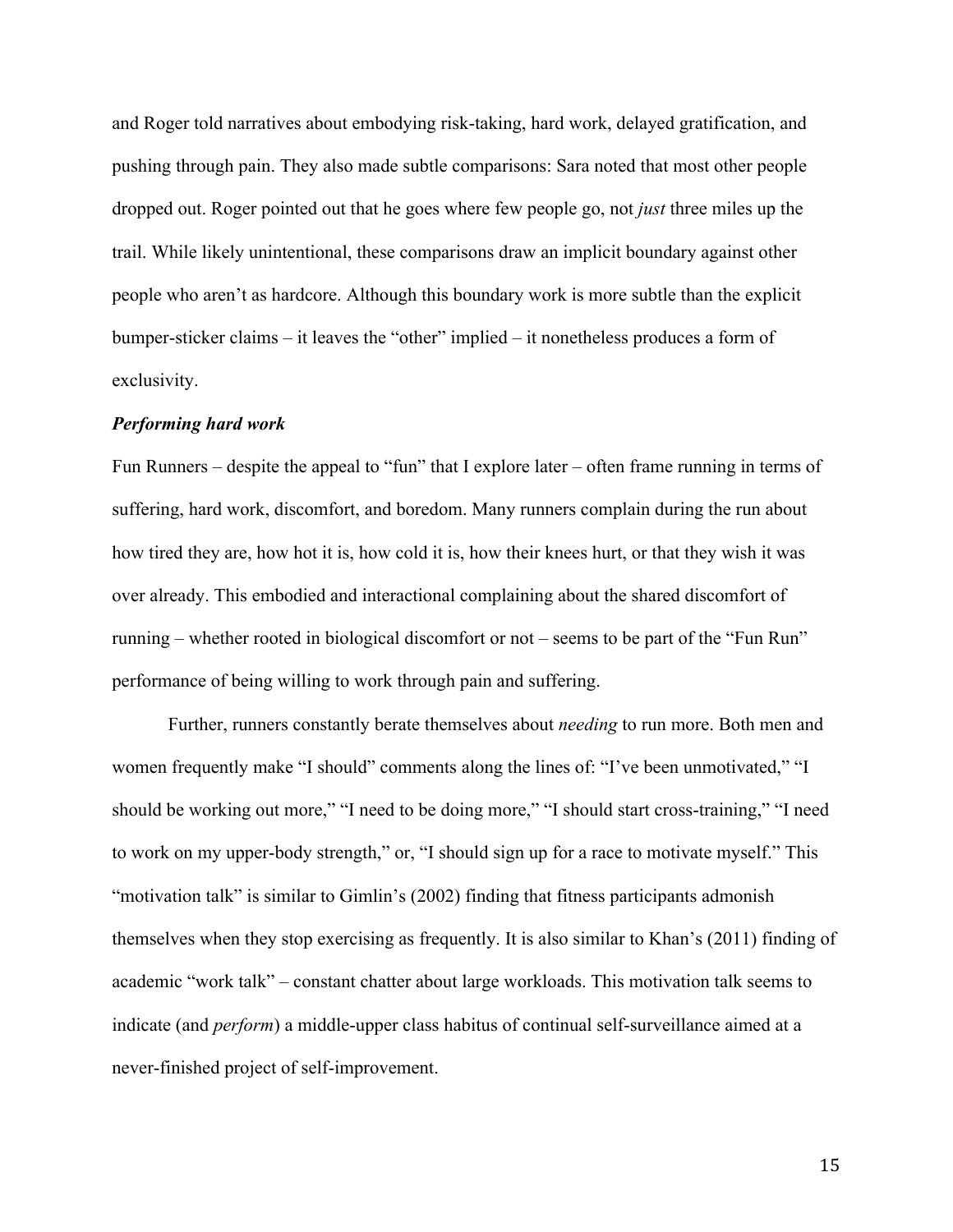Runners also engage in self-surveillance through fitness tracking; nearly all Fun Runners use watches, and most use running-specific, (expensive), GPS-enabled watches that track their mile "splits," pace, and heart rate. Many say monitoring keeps them motivated and improves their times. One young woman told me that she didn't have as much motivation to run fast without her watch. Another told me that she used the watch to see how far she had gone, to motivate her to keep going. Whether fitness tracking actually shapes people's physical practices, people clearly use it to *perform* their running – to themselves and others – as a motivated, disciplined, goal-oriented practice. Motivation talk and self-surveillance are key pieces of performing the "hard work" of running, and consistent with Foucauldian literature on disciplined bodies and techniques of self-surveillance.

## *Claiming deservingness*

Performing the hard work of running enables runners to claim the "merit" of their embodied cultural capital. At times, this sense of having earned one's status emerges in open discourses of deservingness. Runners often frame supposedly "unhealthy" practices (such as beer and pizza) as justifiable as long as one engages in the proper physical activity to deserve those rewards. The very structure of the Fun Run, with beer and pizza awaiting the runners, embodies this logic. A dentist at the Fun Run told me that he sees more cavities among fit people in Boulder. 'They eat more sugary foods because they think they deserve it,' he said. Although the dentist was critiquing this logic, he was also identifying the widespread presence of a sense of deservingness.

I also observed conversations about deserving to eat certain foods (or more foods) after exercise. One evening, I was chatting after the run with Steve, a balding and talkative runner. I left to get another piece of pizza, and when I came back, he glanced at my pizza and said, 'Ooh, sly. But you deserve it. You work hard, you bike everywhere.' He said that when he runs, he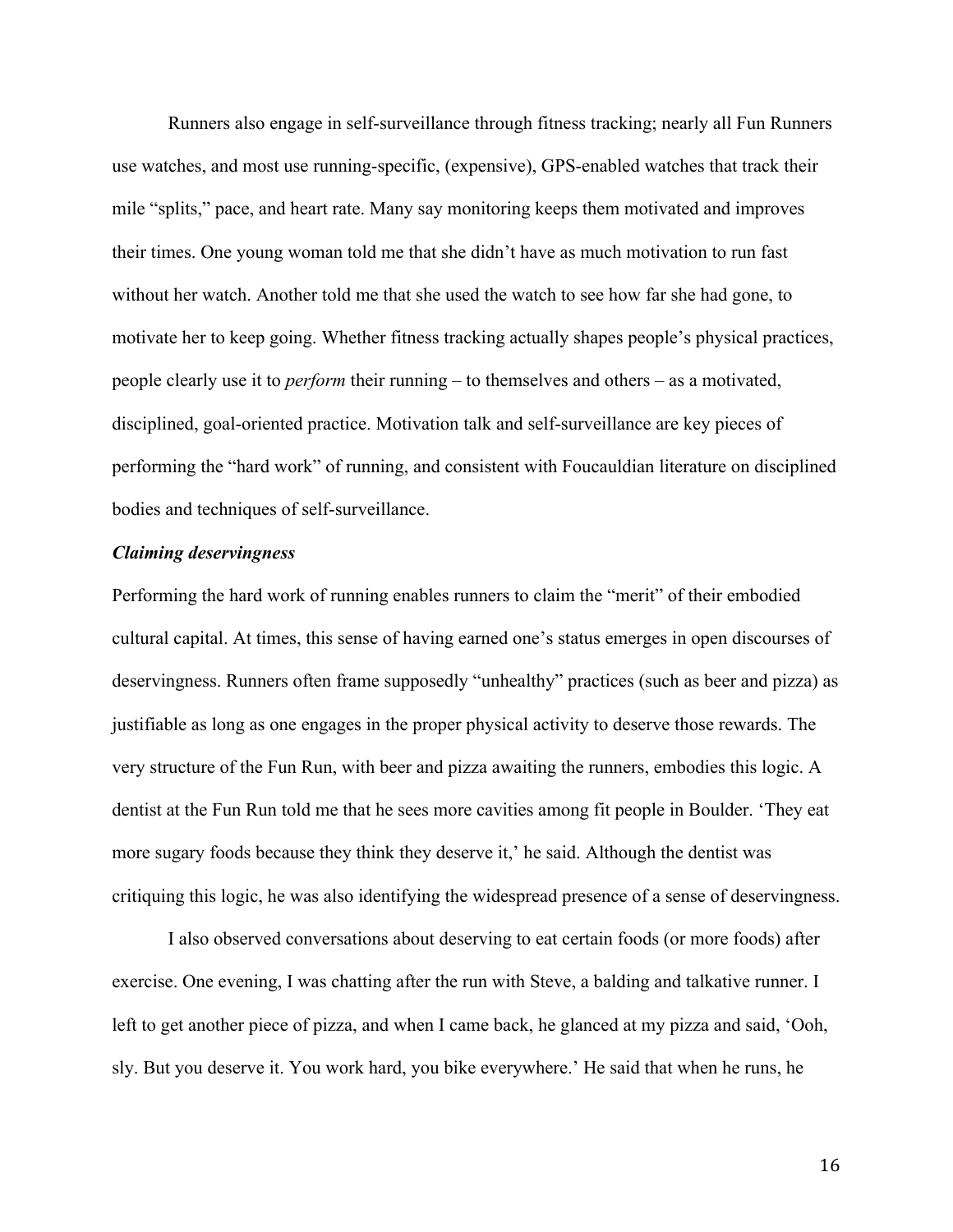uses the same logic: 'Every mile is another beer. Except when you get up to twelve miles, then that's a problem.' He laughed. Another time, I was standing after the run with a group of runners in their early twenties. A young man went back for a slice of pizza, and came back triumphant: 'They gave me a second piece!' A young woman commented, 'Well, yeah, look at you, of course they did,' gesturing to his thin body. She gestured to her own (flat) stomach to indicate that she didn't see herself as thin, 'Me, they look at me and say, um, no,' and laughed. Despite her effort to frame her comment as a joke, she still indicated that certain people deserve to eat more than others, based on whether or not they have achieved a thin, fit body. Fun Runners appear to justify their participation in "unhealthy" foods because they have engaged in the necessary disciplinary practices. Yet, this logic of "deserving it" implies that others (those with larger or out-of-shape bodies) perhaps do not deserve it.

#### **THE FINE LINE OF TRYING TOO HARD**

Simultaneous to the behaviors described above, many of *the very same* runners also express disdain for gym-goers, reject dieting, describe themselves as "not very serious," and make fun of Boulder stereotypes. I contend that these runners are negotiating the component of distinction known as ease – a key strategy for differentiating against groups closer in social space. As Bourdieu (1984: 249) argues, "those who are held to be distinguished have the privilege of not worrying about their distinction," whereas those who "overdo" it, who reveal their pretension, their effort, or their insecurities, are devalued "by the very intention of distinction." Runners thus draw a second boundary against people who try *too* hard, which can happen through physical exertion without an accompanying thin, fit body (too much effort), or a too-noticeable effort to impress people (pretension and insecurity).

#### *Embodying ease*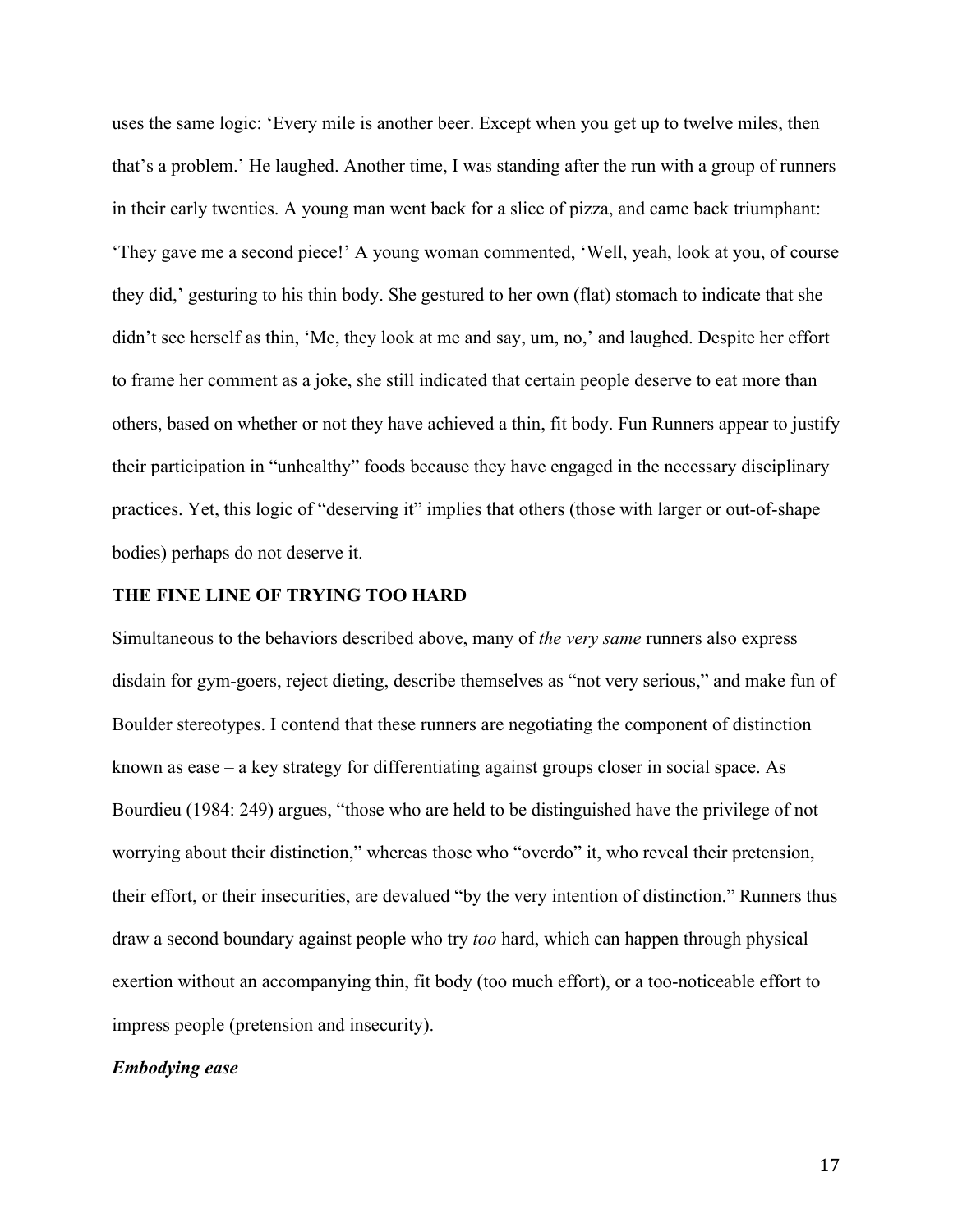Khan (2011: 112) argues that the trick of ease is that "ease requires hard, systematic work, yet the result should be 'natural' and effortless." At the Fun Run, I often had the distinct feeling that people don't want to look like they are working or breathing too hard while running. Most people keep a conversational pace and rarely run hard enough to look like they are struggling – if someone begins to breathe hard, they frequently tell their running companions to "run ahead." More than once, I sensed anger and embarrassment when I tried to run and chat with runners who were breathing heavily while I was not. Breathing easily while running indicates that you are already in shape and that you run frequently. It tells people that you have already invested the time and hard work into disciplining and training your body, which is Bourdieu's (1986) exact definition of "embodied" cultural capital. Ironically, the result of this hard work is an embodied ease, where running no longer looks like (or *feels* like) hard work: it becomes effortless, enjoyable, and natural.

Thin and fit runners often accompany embodied ease with declarations and performances of not trying hard, while still achieving a thin, fit body or impressive physical achievements. Many runners openly claim before the run that "they are going to take it easy today," and then proceed to run quite fast and with little indication of effort. Thin women in particular embody ease by overtly displaying a lack of concern about eating pizza and drinking beer after the run. This produces an embodied performance that even without having to watch their calories, they are fit and thin. For example, one evening, while a group of runners ate pizza, Leanne, a thin young woman, was the only person not eating. Although no one was discussing pizza, Leanne volunteered an explanation: 'I had pizza for lunch, otherwise I would eat pizza now.' She added, 'I mean, I love pizza, it's one of my favorite foods, but twice in one day, you know?' She laughed, 'and this pizza is really good too!' Leanne's unprompted ravings about pizza seemed to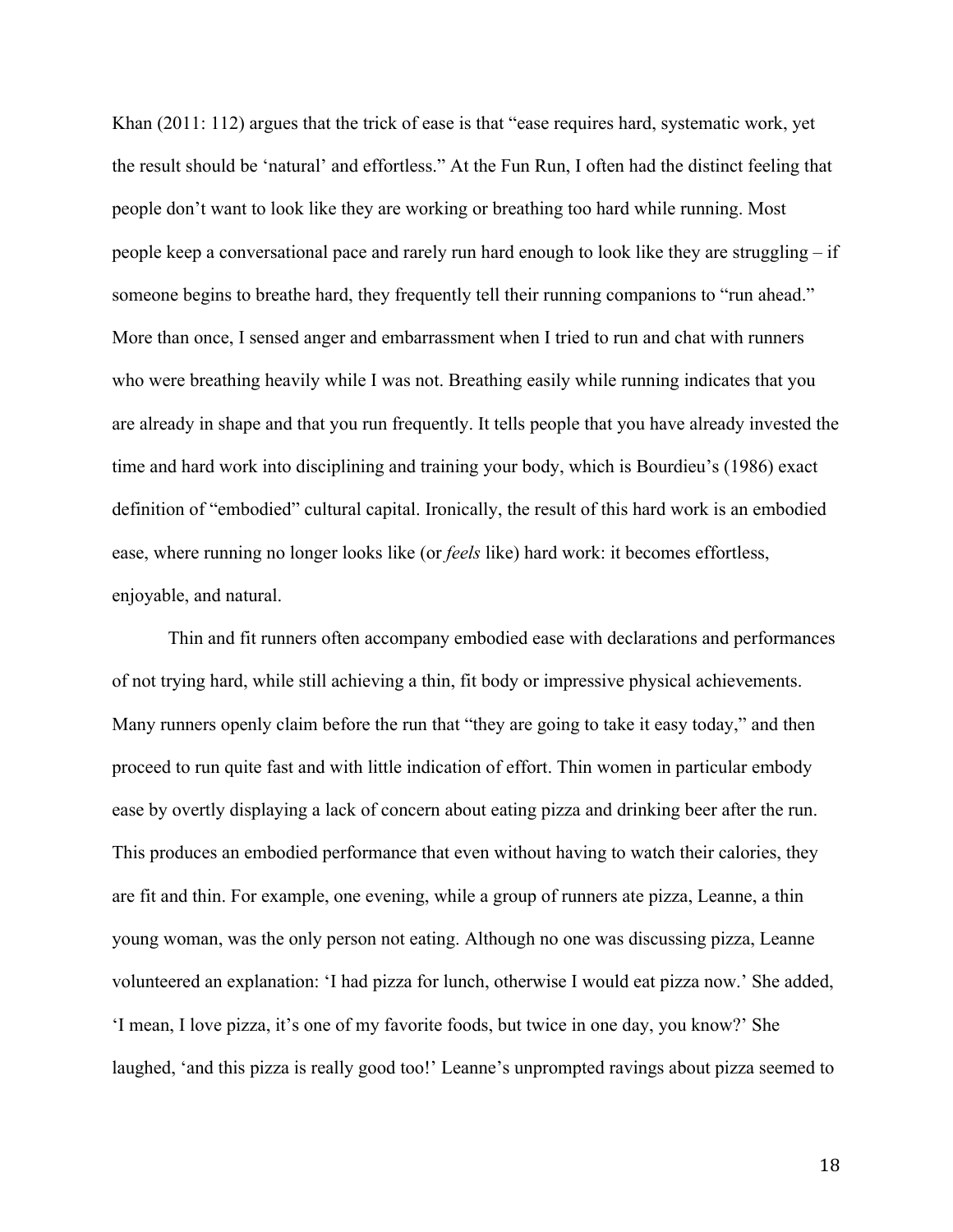be justifying behavior that might look like she was trying to watch her weight. Another time, I was offered a second slice of pizza with Molly, a thin young woman. Molly turned to me and said, semi-jokingly, 'We must look too skinny.' As we ate our pizza, she told me that she was glad she didn't have to worry about what she eats. 'I actually lose weight if I stop exercising,' she said. In these performances, women such as Leanne and Molly not only displayed thin, fit bodies; they displayed the *ease* of doing so. Thin women can afford to not "try too hard" because they already have the status of the thin body.

## *Trying too hard*

In contrast, Amy is a Fun Runner who performs all the components of "hard work" but goes too far, and thus misses the achievement of ease. Amy is a young woman with a high brown ponytail and a welcoming smile, slightly heavier than the average at the Fun Run. She comes frequently and records all of her activity on her GPS-enabled fitness-tracking watch. She trains and competes in races, and orients a great deal of her life around improving her athletic performance. Nonetheless, Amy fails to embody ease. For example, one evening we ran the short loop together with another runner, Kyle (a PhD student). Amy was breathing much harder than the other runners around us and repeatedly asked us to slow down. She carried a water bottle, wore a "nutrition belt" (a fanny pack for snacks and water), and took energy gels during the run, something I never saw another runner do. When the three of us arrived back at the running store, Kyle and I stopped running at the street corner (which is the norm), but Amy continued to jog the remaining twenty feet to the tent, giving us a wave as if to say "I'm going to keep going, you guys catch me up." She jogged ahead of us, and stopped her watch at the exact border of the tent. Kyle shot me a look.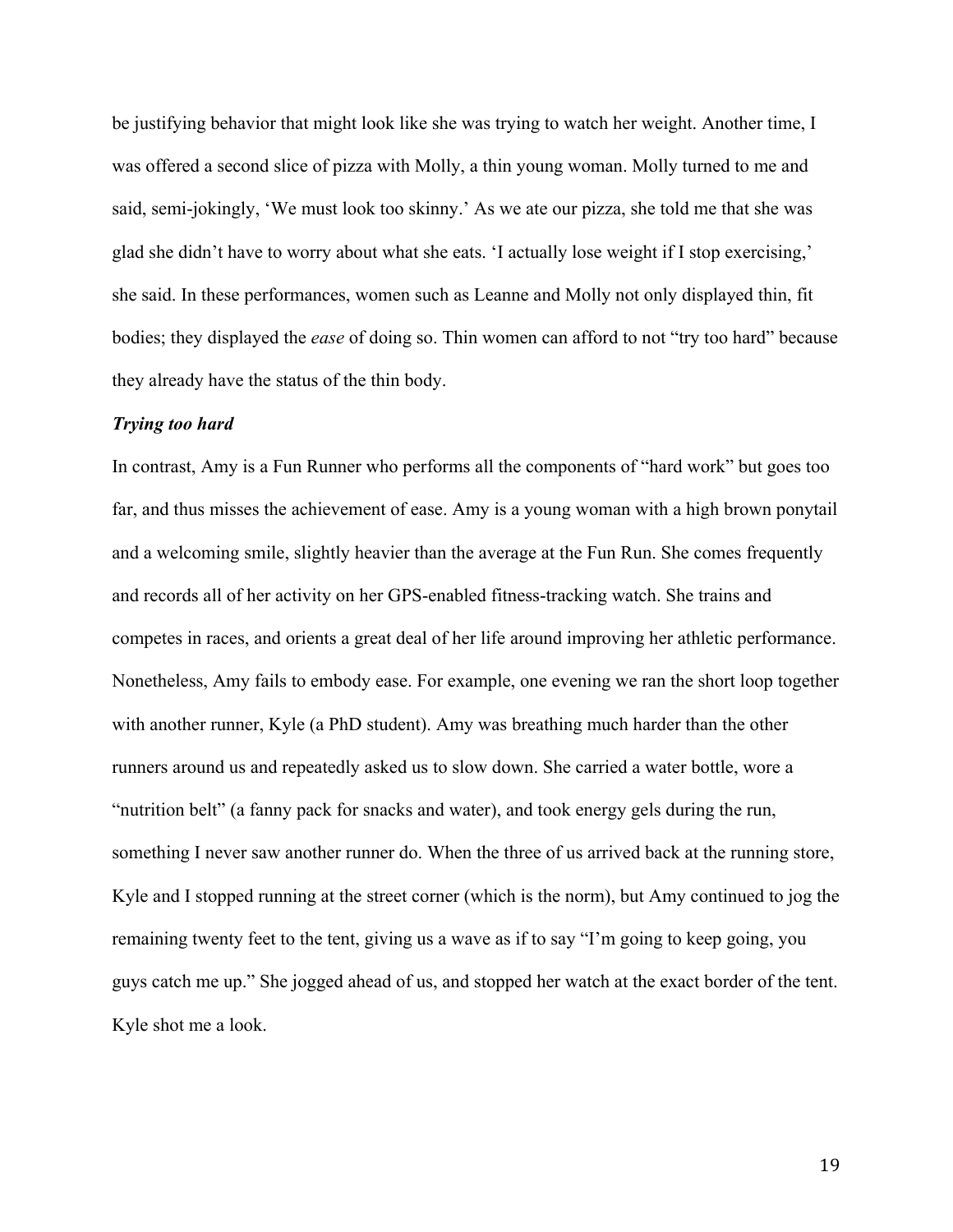Aside from Kyle's "look," a subtle cue of social disapproval, it is difficult to pinpoint how or why Amy tried too hard, and what the social sanctions were. This is the challenge of studying ease. As Holt (1997) argues, taste and habitus may produce exclusion through extremely subtle processes of attraction and distancing between people. While it is true that Amy did not appear to run frequently with other women her age, which could indicate this process of distancing, my feeling that Amy failed to achieve ease – and that this produced exclusion – is largely based on my own reactions as a relative insider of this social circle. I was surprised by the contrast between her self-presentation as a "serious" runner and her heavy breathing and slow pace. Her exaggerated "push to the finish" only accentuated that she was trying hard, yet she had not achieved the embodiment of a thin body and easy breathing. Later, Amy told me that she came from a working-class, rural background. She told me that people back home thought she was crazy for running long distances. It is possible, though only speculative, that because of her class background, Amy lacks the habitus that enables ease. <sup>4</sup> Also significant is that she makes running look physically hard and invests in all the symbols of a "serious" runner *without*  achieving the thin, fit body or the casual attitude. This contrasts with the downplayed statements of the thin women runners: "I don't have to diet or pay attention to my weight" (I'm just skinny without trying), or "I'm going to take it easy today" (but I can still run really fast).

However, runners can have the right body and still "try too hard" and miss the performance of ease. There is a strong norm at the Fun Run to not look like you are *trying* to impress people. Amy recognizes this; in a conversation about how she uses her fitness tracking data, she mentioned, 'You wouldn't want to post it on Facebook.' She scrunched up her face, as if to say, *who would do that?* Steve, the balding and talkative middle-aged runner, also told me

<sup>&</sup>lt;sup>4</sup> There were not enough negative cases to explore why people failed to achieve the ease of hard work. Amy had a lower class background, while John made a high-income (though I did not ask about his class background). Their cases are primarily interesting in how they reveal the boundary work that the *other* runners engage in.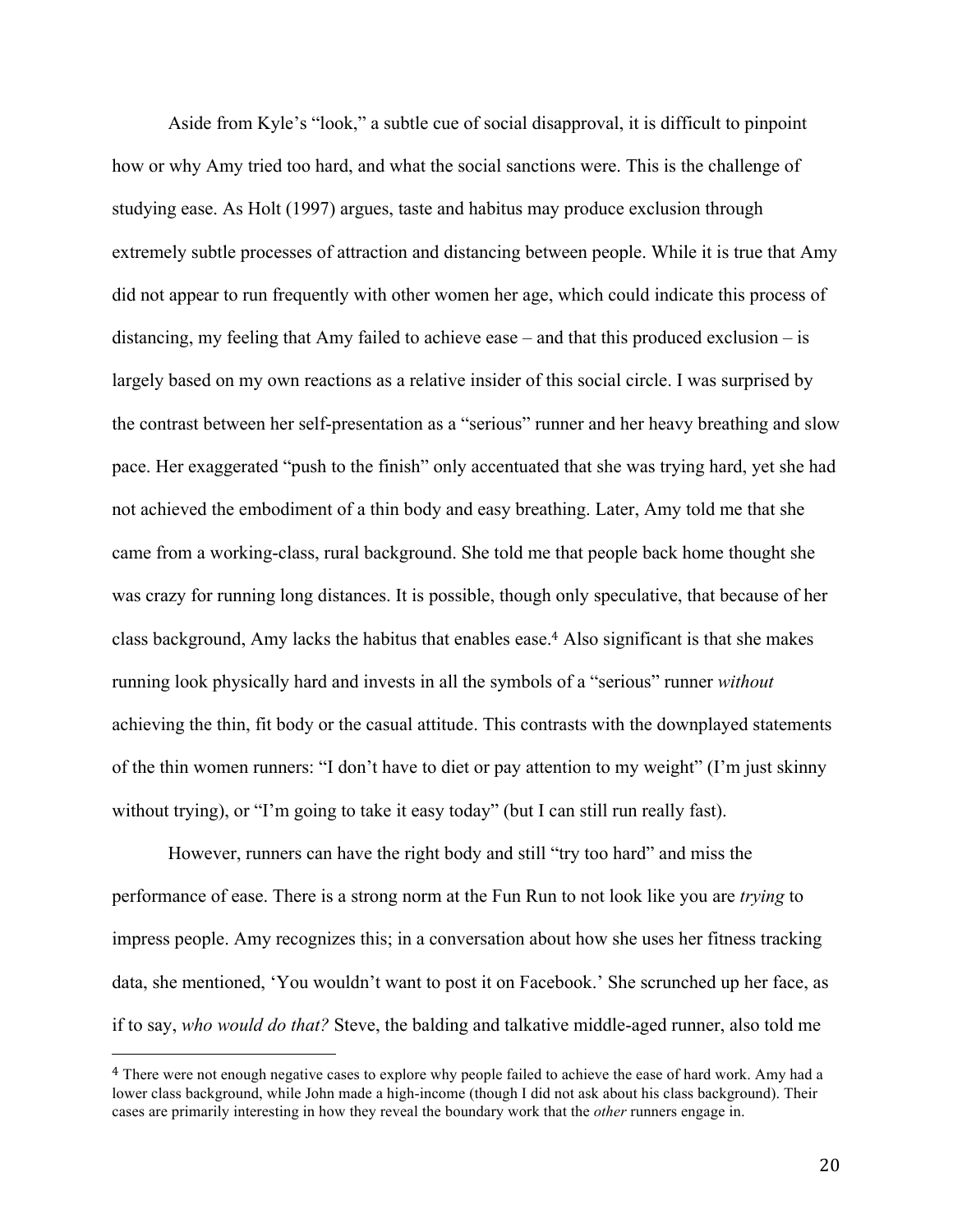that he feels self-conscious posting fitness content on Facebook because he worries that other people will think he is showing off. He worries about this, he said, because he judges other people that way: he told me about John, another Fun Runner who posts photos of himself at the gym lifting weights, with his biceps prominently displayed. 'That's going too far,' Steve commented, shaking his head. His implication seemed to be that John was too interested in impressing people.

John is my second case of a runner "trying too hard" and failing to achieve the ease of hard work. John is a conventionally attractive, muscular, high-income professional (which I deduced based on his profession and car) in his late-thirties who frequently runs with his shirt off despite cold weather. Unlike Amy, John possesses both a thin, fit body and high economic capital, but I contend that he fails to achieve the *ease* of doing so. One particularly cold and dark evening after the run, as my can of beer froze to my hand, John joined Eric, a middle-aged runner and me. 'It must be cold, you're wearing a shirt for once,' commented Eric sarcastically. Eric's acerbic comment indicated his feeling that John's motivations for running shirtless were, in fact, unrelated to the weather. John's behavior – posting on Facebook and running shirtless in cold weather – seems to be viewed poorly because it looks too much like he is trying to impress people with his body. In Bourdieusian terms, because John's actions reveal that he is *trying* to achieve distinction, he actually fails to achieve that distinction. It is also significant that Eric and Steve felt a need to police John's behavior and engage in boundary work – their comments served to frame themselves as *not* trying to impress people.

## **ACHIEVING THE EASE OF HARD WORK**

In contrast to John and Amy, Fun Runners who achieve the ease of hard work draw boundaries against those who try too hard: they display disinterest, they appeal to narratives of balance, and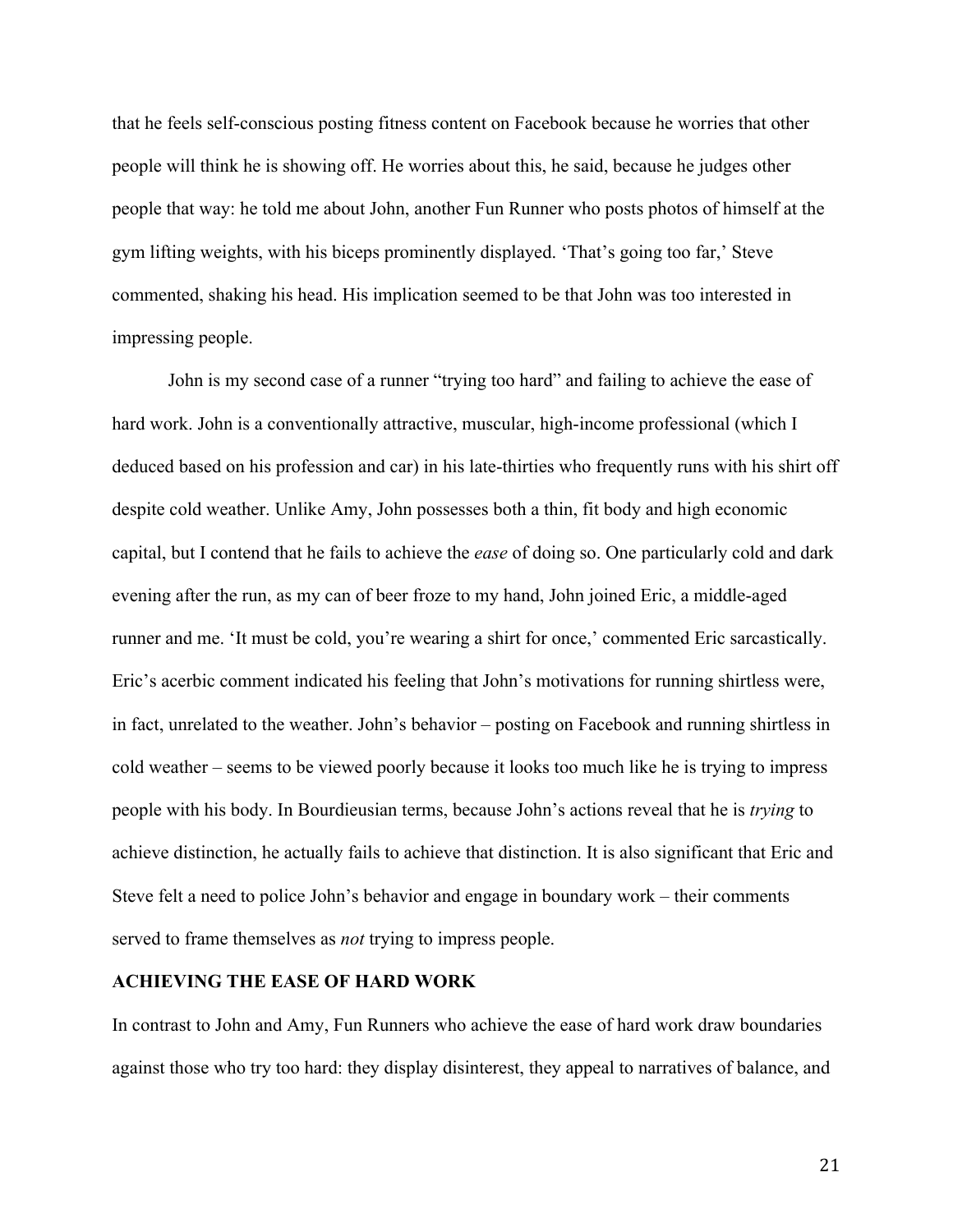they frame their own involvement in running as part of an authentic and fun outdoor lifestyle that has very little to do with trying to impress other people or achieve status. I am not arguing that runners have ulterior motives and cover these up. I think they (myself included) genuinely enjoy and desire this fun, outdoor lifestyle. What I'm trying to point out is that this genuine enjoyment is nonetheless contrasted to others who have different tastes and habitus – people who don't experience genuine enjoyment. Runners who achieve the "ease of hard work" obtain a thin, fit body *while having fun at it.* I propose that this performance/experience of authenticity – like that of hard work and discipline – is still linked to a white, upper-middle class habitus (Fletcher 2014). Scholars have argued that upper-middle class Americans tends to see themselves as independent of social influence; they believe they follow the authentic expression of their innate, distinct selves (Lamont 1992; Bellah et al. 2007; Khan 2013). In this logic, a thin, fit body should not be "hard work" in the sense of coercing oneself to comply with society's standards. It should be the by-product of one's natural desires to be healthy, to be active, to care for oneself. This corresponds with the governmentality literature's argument that "healthism" is a productive power, appearing as a choice and a desire rather than a compulsion (Cairns and Johnston 2015). In line with these arguments, I find that runners achieve the paradoxical ease of hard work through boundary-drawing performances of disinterest, balance, and a fun outdoor lifestyle.

# *Disinterest: "I'm not really trying"*

Bourdieu argues that cultural elites gain a "supplementary profit of being seen (and seeing themselves) as perfectly disinterested" (1984, p. 86). One way that Fun Runners perform disinterest is through explicit comparison with groups of people who take things too seriously: extreme athletes and "fanatics." One way of thinking about extreme athletes is that these people simply "outdo" everyone else; they are what the deviance literature calls "rate-busters," and they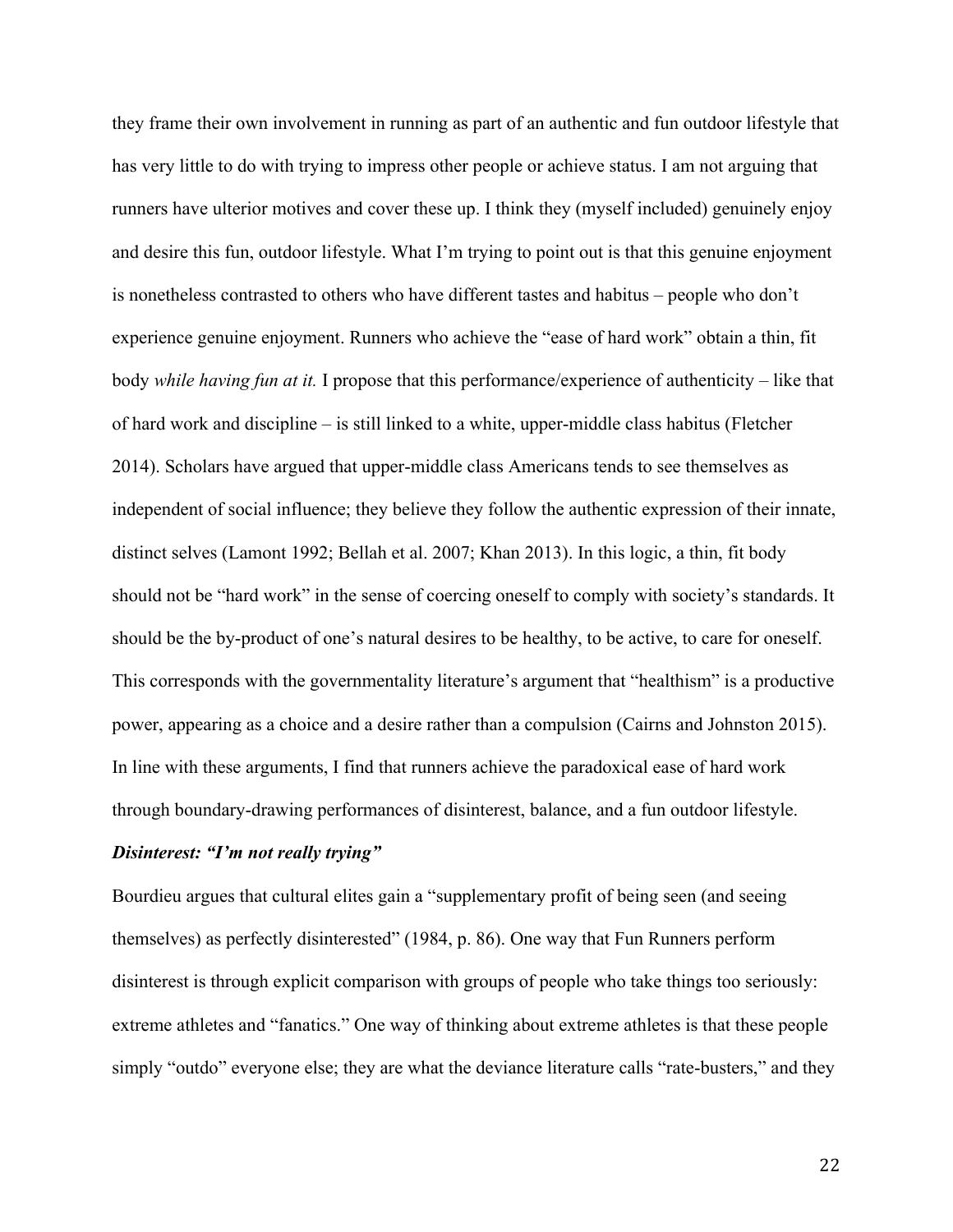are sanctioned because they make everyone else look bad. However, I think this group serves as a chimera for drawing boundaries. No one at the Fun Run self-identified as a fanatic or as an extreme athlete, even in cases where their behavior matched up with what other people would call fanatic. By framing themselves *against* the fanatics, people can stake a claim of not trying too hard, thus producing a performance of disinterest.

Both men and women ubiquitously engage in pre-emptive justifications before the run to indicate that they will be intentionally running slow: "I'm going to take it easy today," "I haven't been training much," "I have a hurt knee," "I had a race this last weekend," "I worked out hard this morning," "I have a hard workout tomorrow." That people feel compelled to explain why they won't be running fast suggests that they do not want their performance to be judged as an indicator of their best effort. These accounts may serve for people to deflect judgment – which indicates they feel judged by their running speed. However, these accounts may also serve to downplay one's effort; ironically, many of these runners still run quite fast – giving the impression that they can run even faster when they aren't "taking it easy."

Runners also emphasize that they try not to be drawn into competing. Following the run, men frequently said to me that they "got sucked into" competing and that, "the other guy(s) started it." One middle-aged man told me that he was training for races but trying hard to not get competitive. Furthermore, both men and women frequently say that they just "compete with themselves" – they frame their involvement in running as motivated by goals of selfimprovement. For example, Cara, a thin young graduate student, told me that she was going to run a race at sea level and was hoping she would be faster. She then laughed, saying she knew it was silly to get competitive; she mainly just competes with herself, she told me. Another evening I was chatting after the run in a small group with Helen, a woman in her early twenties who had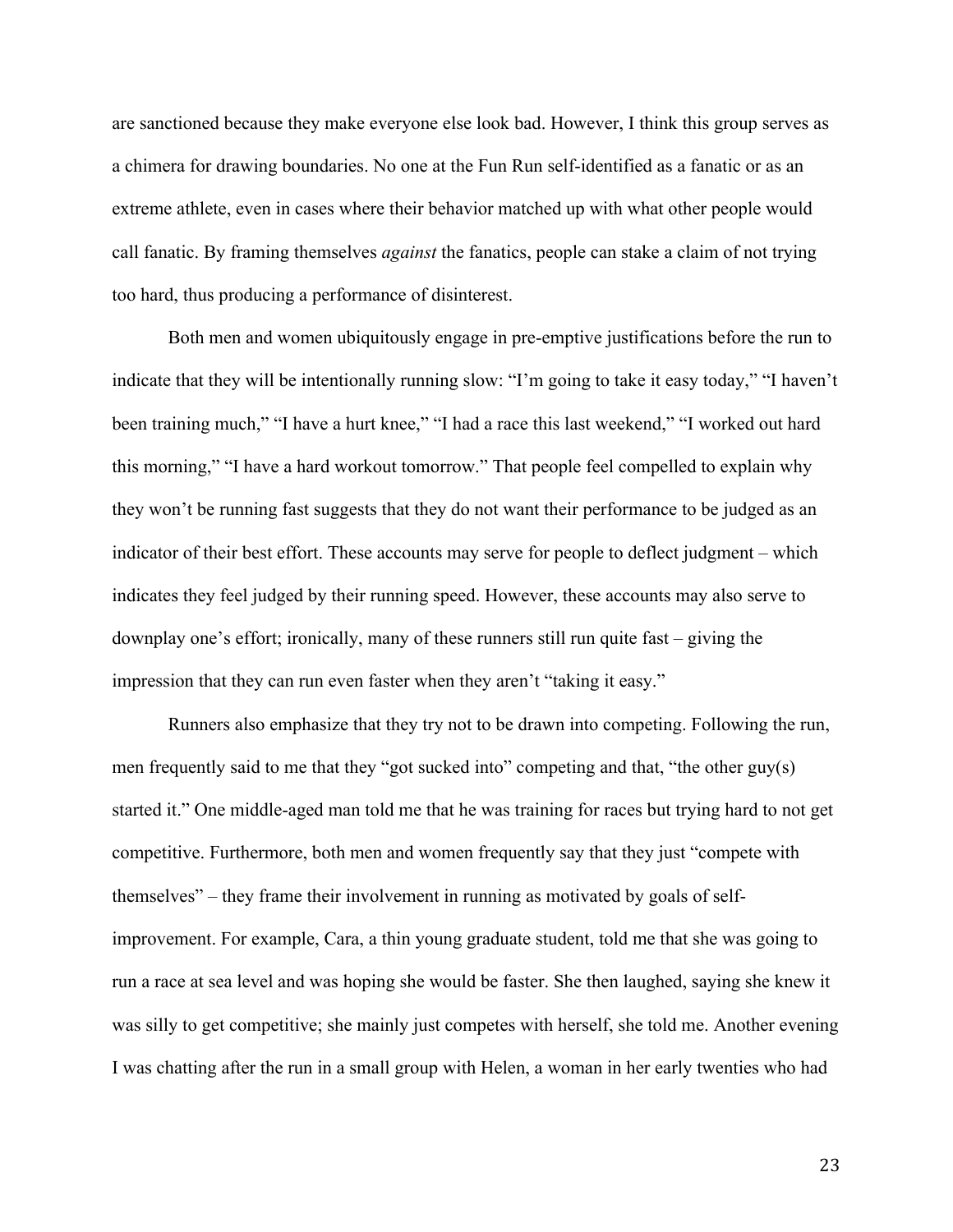recently moved to Boulder. She made a comment about sometimes comparing herself to people in Boulder, and then laughed, 'But it's hopeless. Why even bother competing? The answer is just to drink beer and eat pizza!' Everyone laughed. Yet, Helen had biked a 100-mile bike ride the previous weekend and was a nationally competitive ski racer. Both Helen and Cara were trying to frame themselves as "not trying to compete," despite engaging in competitive activities.

The rejection of competition and a downplayed interest in bodily appearance is also noticeable in practices of fitness tracking. Amidst the widespread practices of fitness tracking at the Fun Run, performance-related forms of quantification (pace and time) are frequently discussed, while more appearance-related measures (calories and weight) are *not*. Not once did I hear anyone mention tracking calories or say that they were at the Fun Run to lose weight. Fitness tracking appears to allow Fun Runners to engage in self-discipline and surveillance while doing so in a "disinterested" way: their practice is motivated by personal performance goals rather than motivated by aesthetic norms or competing with others.

#### *Balance: "I'm not a fanatic"*

In general, by eating pizza and drinking beer, Fun Runners indicate that they are not health fanatics. Some Fun Runners draw explicit distinctions between fanatics – those who "try too hard" – and themselves. For example, the ultra-runner Roger told me that he follows a "paleo" diet, but emphasized that 'I'm not a fanatic about it, like vegans. I take a much more balanced approach.' After the run in the pizza line, I commented, 'Oh right, you don't eat pizza do you?' Roger laughed and said, 'Oh, I wish you didn't know that, so I could just be normal, and no one would notice.' In saying this, Roger recognized that his abstention from beer and pizza could be perceived (negatively) as a sign of going too far – the same way that he himself viewed vegans. Indeed, another Fun Runner told me he thought paleo dieters had "drunk the Koolaid," indicating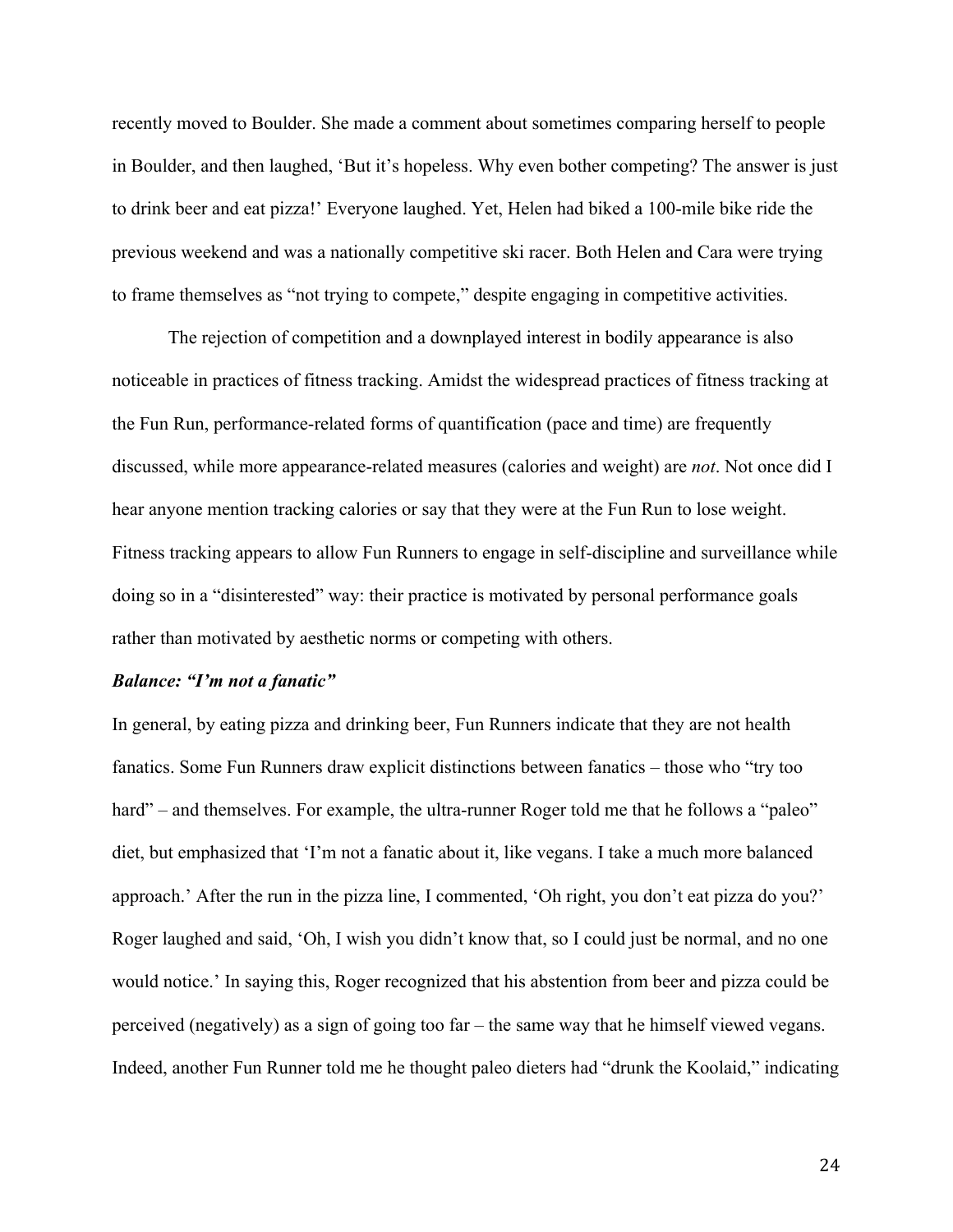that he himself was *not* a fanatic like the paleo dieters. Many Fun Runners indicated that they reject dieting, and choose a path of moderation.

This explicit distancing from fanatics is not exclusive to diet. The runners who emphasize that "they don't too wrapped up in competition" are also drawing a boundary between themselves and those who *do* get too wrapped up in competition. The resulting narrative is a *narrative of balance* – which captures the simultaneous boundary work that Fun Runners engage in between hard work and ease. Pete's story helps illustrate how runners engage in this narrative. When I met Pete, a tall and muscular man in his late thirties, he explained to me that his friends had "wimped out": it was bike to work day that morning, and his friends were too tired from biking to work to come to the Fun Run. He scoffed – 'Boulder's not so big that it could be a long bike ride.' In this exchange, Pete was performing the hard work of running, distancing himself from (lazy and "wimpy") people who don't work hard enough. Our conversation continued and I informed him that I was doing research on health and fitness culture in Boulder. He immediately said, 'Oh, you must meet people who just get totally consumed by it!' He said that he knew people that were so busy they could hardly fit in a date. 'It's like, work out, then go on a run, okay, I can fit you in for an hour here, and then I've got my lifting workout.' He shook his head to indicate he saw this as crazy. 'It's all about balance,' he added. Later, I learned that Pete hires private coaches and flies around the country to compete in ironman triathlons. Nonetheless, Pete recognizes the importance of the *narrative* of balance. He works to distance himself from "fanatics" who can't find the sweet spot of ease between working hard but not working *too* hard.

# *A fun outdoor lifestyle: "I'm not too serious"*

Finally, runners downplay their efforts by poking fun at themselves and situating their running as part of a fun and healthy outdoor lifestyle. This aspect of ease involves "the refusal to invest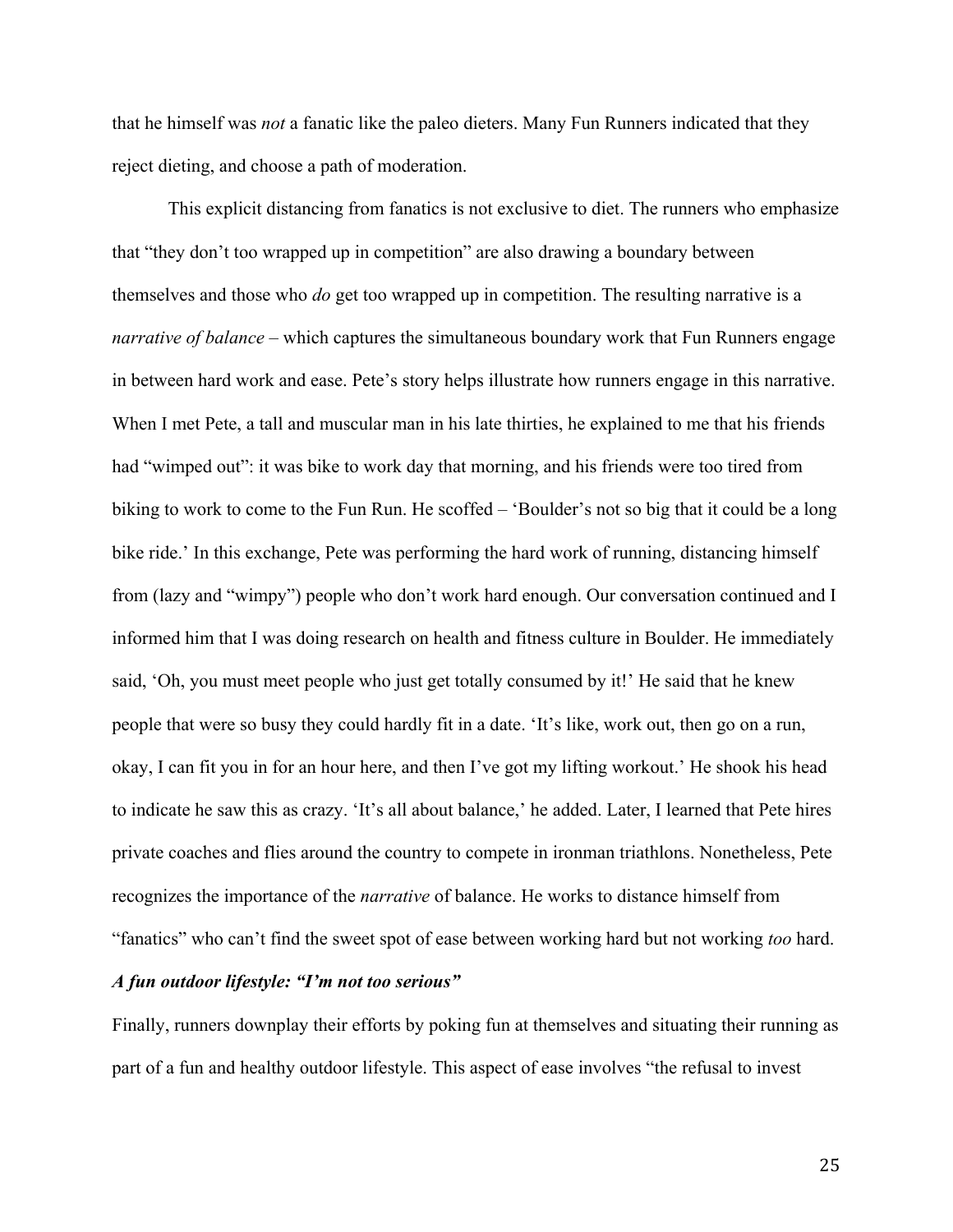oneself and take things seriously" (Bourdieu 1984: 34). As Fine and Corte (2017) have noted, the shared experience of fun can build group cohesiveness and create a shared narrative. Fun can also, as I note here, play a role in boundary construction. Again, my point is not that runners "fake" fun or that they display these attitudes merely for show or exclusionary effects. As a participant myself, I want to underline the real physical pleasures and shared sense of fun and community that outdoor running offers many Fun Runners. Nonetheless, these performances produce boundaries.

Fun Runners often use sarcasm and humor to make fun of  $-$  or at least poke fun at  $-$  the stereotypes of extreme healthism and extreme athleticism in Boulder. This comes out frequently in the expression "That's *so* Boulder," which targets the over-the-topness that is seen as stereotypical of Boulder. At the Fun Run, I heard the expression "That's so Boulder" used to make fun of carrots as a topping on pizza, running in bad weather, vegan pizza, running a 50 kilometer trail race, Subarus with roof racks, and Patagonia "puffy" down jackets. Engaging in "That's so Boulder" talk enables runners to subtly distance themselves by saying: "I'm not part of this," or, perhaps more commonly: "I'm part of this, *but I don't take it too seriously*." The ability to present involvement in health, fitness, and sports activities as not very serious, even as partially tongue-in-cheek, downplays one's efforts and investment.

In addition to making fun of Boulder's over-the-topness, Fun Runners also engage in the affirmative practice of *having* fun – running as adventure, self-expression, and an authentic "outdoor" lifestyle. The very structure of the Fun Run is designed towards this end: the name, the loud pop music played before the run, the raffle and prizes, and running in costumes on Halloween. This attitude of silliness indicates that runners are there for self-expression and fun. Even suffering is framed as fun: runners use the term "Type 2 fun" to describe an experience that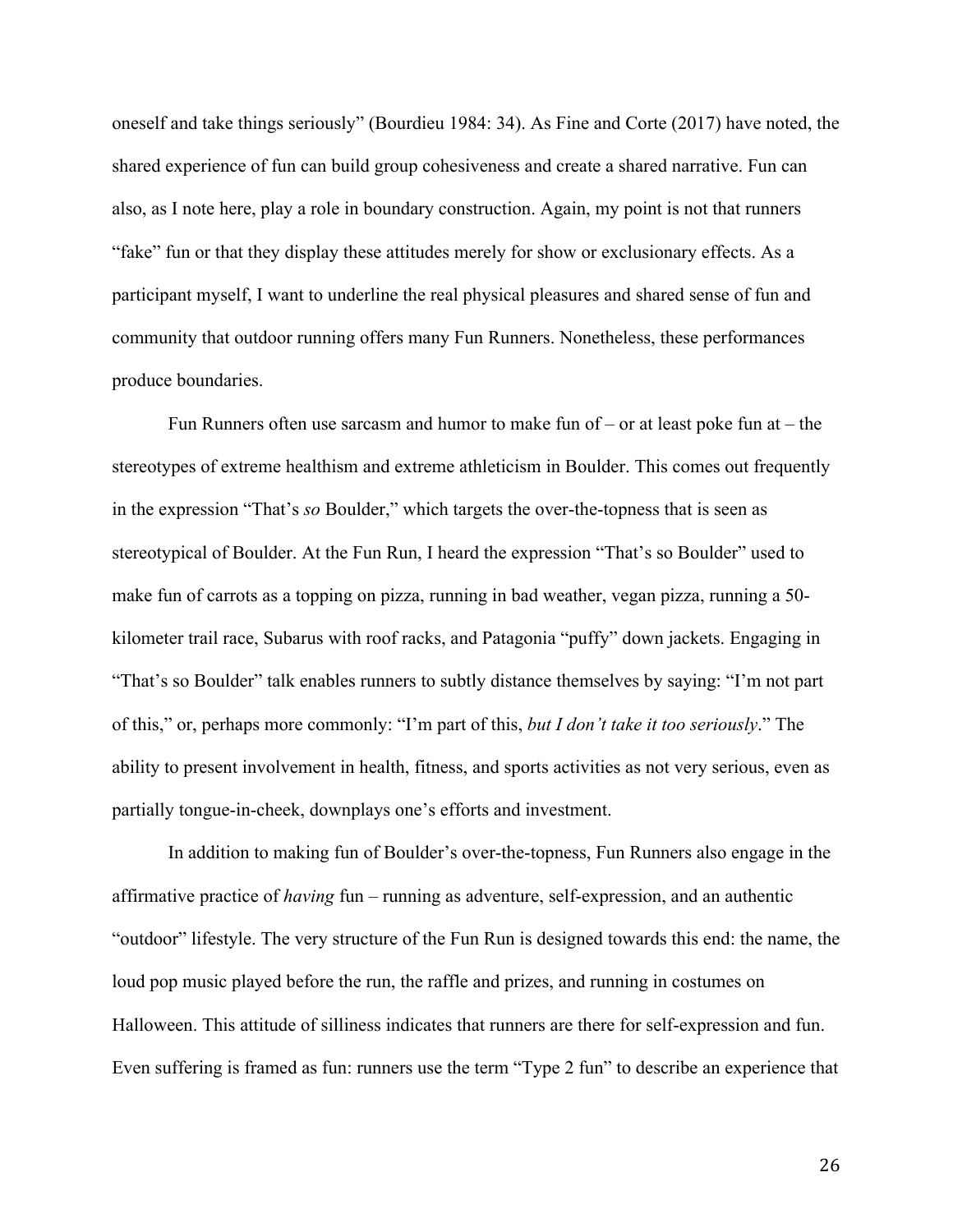is only fun after it is over. Type 2 fun is essentially suffering that makes for a great story and bragging rights once it is over (like getting caught on a mountain in bad weather). Seeing these experiences as "fun" indicates one's authentic love and natural prowess for suffering – it wasn't scary or dangerous or hard – it was "fun." Talking about Type 2 fun thus illustrates one's natural ability to enjoy suffering, and draws "hard work" into a narrative of ease.

In a similar vein, many runners express that they dislike "going to the gym." Molly told me that 'she doesn't understand why people run on treadmills,' and others said they like running because they get to 'go to beautiful places outside of the concrete jungle.' Many Fun Runners frame running in the context of an innate love for physical exertion in the outdoors – an embodied experience of joy. Motivation for exercise is thus rooted in desire and choice (a productive power) rather than a compulsion of what one *should* do (a coercive power), which corresponds with Foucauldian frames of governmentality. Fun Runners' thin, fit bodies are thus a natural outcome of their innate love for being outside, being healthy, and simply "having fun." This implicitly draws a boundary against people who must coerce themselves to work out, or who do so because of social pressures to shape their bodies. I am not arguing that this is a performance of covering up desires for social conformity; rather, it seems deeply rooted in the habitus. As with all expressions of habitus, its enactment appears and feels – to both self and others – as entirely natural. Yet because of this, possessing the cultural capital of a thin, fit body appears all the more legitimate because it doesn't appear explicitly sought after. But, again, what kind of people "naturally" seek out the experience of "Type 2" fun? Mainly upper-middle class white people (Fletcher 2014).

## **DISCUSSION AND CONCLUSION**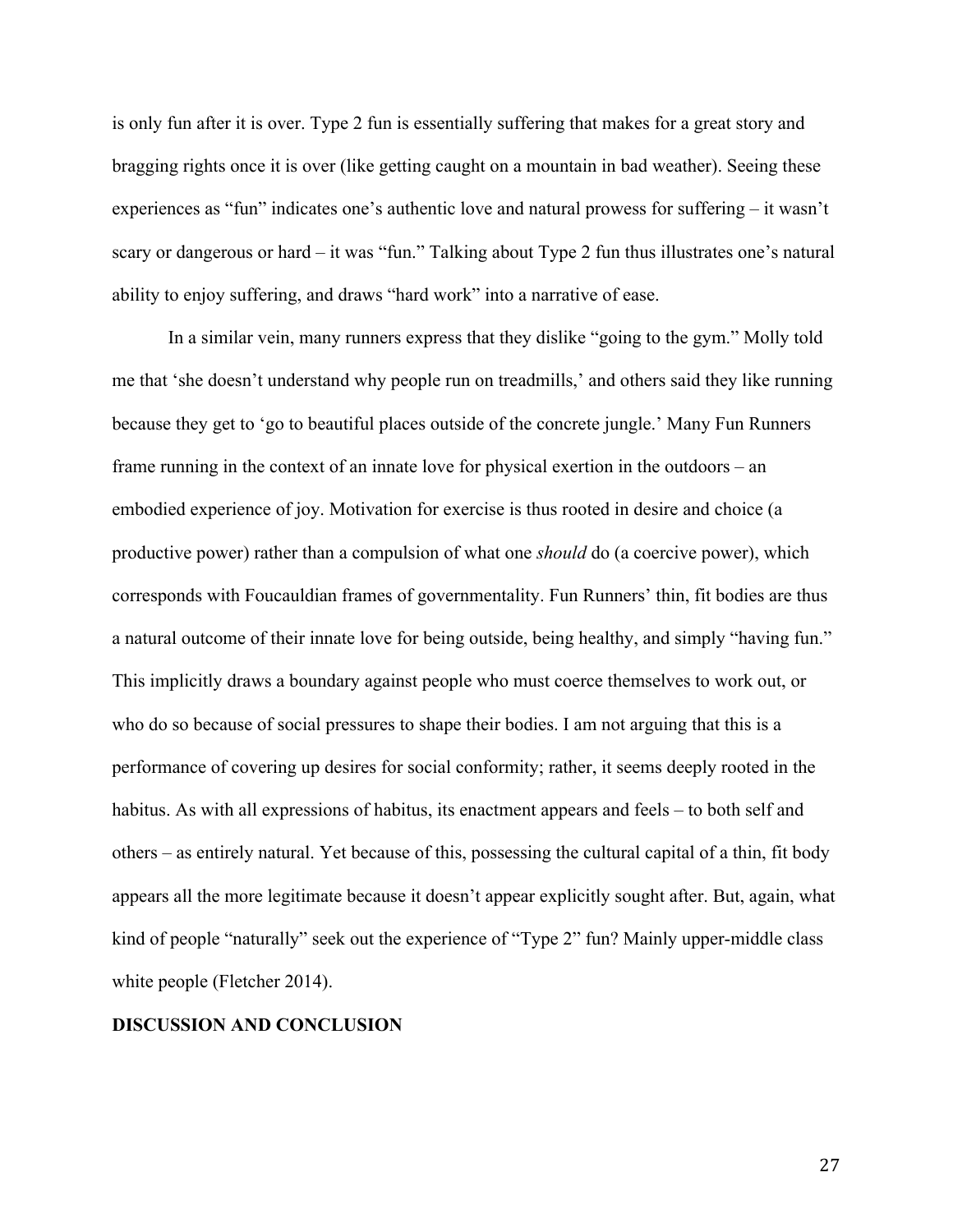This paper has examined how runners with the cultural capital of thin, fit bodies activate the status of their bodies in interactional settings, and how they produce exclusion. I argue that upper-middle class white "Fun Runners" engage in a seemingly paradoxical performance of "hard work" and "ease" through embodied performances and multi-directional boundary work. First, they perform the hard work of running – producing the "merit" and deservingness of thin, fit bodies. They emphasize how "hardcore" and disciplined they are, drawing a distinction between themselves and people who are lazy, out of shape, or lack motivation (these others appear farther away in social space, such as the "sea level" sissies). However, many of these same runners also perform the ease and naturalness of running and maintaining a fit body, drawing a distinction between themselves and people who try too hard or for apparently inauthentic reasons (these people appear closer in social space – such as "fanatics" and those who try too hard such as John and Amy).

What does this case tell us about the intersection of embodied neoliberalism and embodied cultural capital? I did find evidence that people draw on and embody neoliberal ideals of hard work, discipline, and deservingness. Yet my findings complicate a straightforward translation of "hard work" into status. In this setting, status seemed to come from an un-selfconsciously performed white, upper-middle class habitus, which engrains the values of hard work and discipline *alongside* the values of having fun and being authentic. I thus suggest that neoliberal discourses intersect with race- and class- based habitus – and that claiming distinction may still rely on more than simply claiming to "earn it." Admittedly, this paper focused on a specific group of relatively homogenous upper-middle class white people. Future research could examine how other intersections of gender, race, class, and sexuality shape how people negotiate narratives of "hard work" and naturalized bodily performances, and how they may draw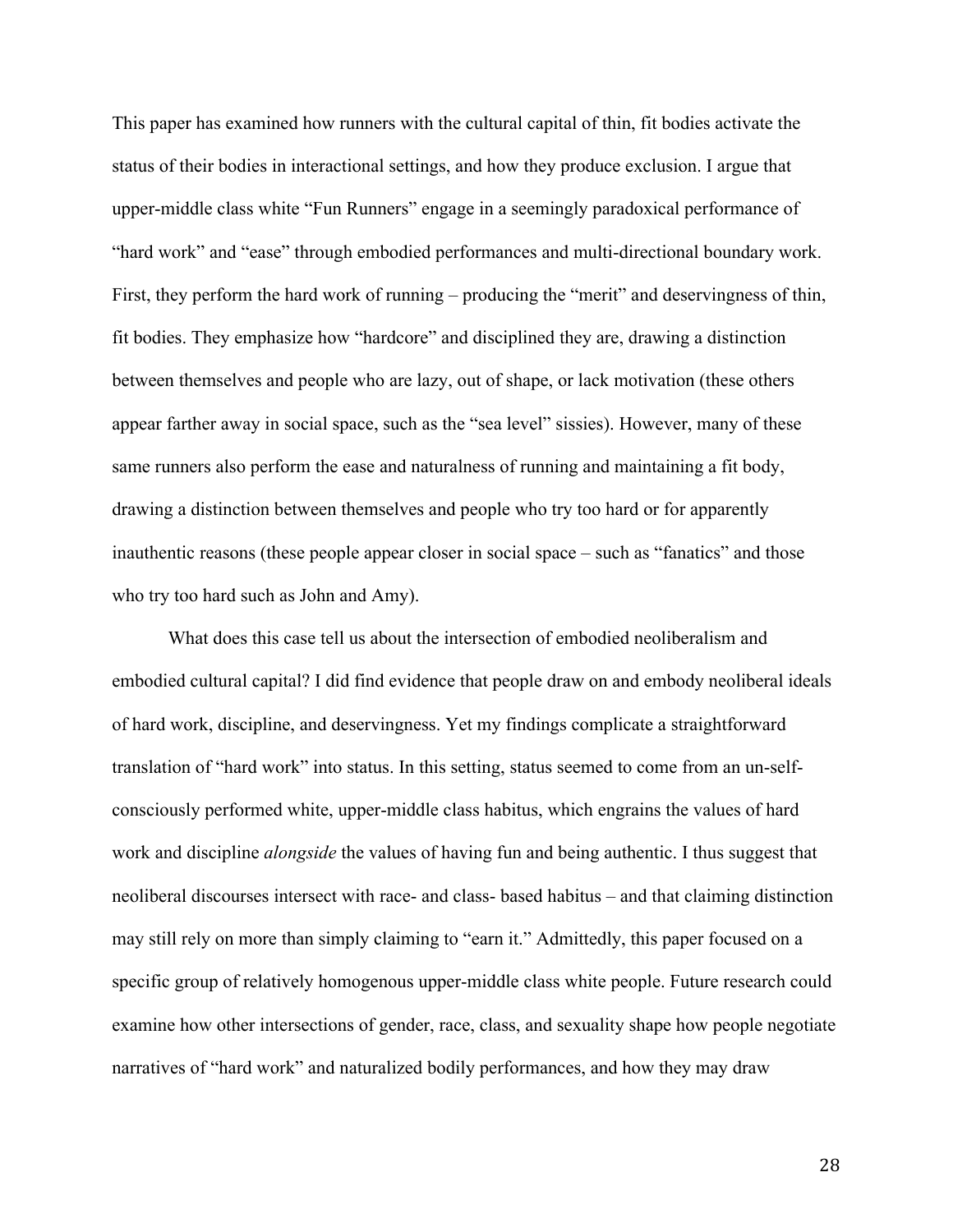boundaries against groups both near and far in social space. There are clear parallels here with the invisible performance of whiteness. Bonilla-Silva's (2006) work, for example, reveals how "color-blind racism" rests on a liberal ideology of merit and hard work that makes racial inequalities seem justified and natural – "just the way it is." We could also investigate how intersections of ease and hard work might appear in other settings such as academia or corporate workplaces.

This paper also inches forward a conversation between Foucauldian and Bourdieusian literatures on embodiment and inequality, taking us one step closer to a "carnal sociology" of embodied neoliberalism (Wacquant 2004; Hilgers 2013). For example, the productive powers of "choice" and "freedom" (Rose 1999) – as illustrated by people desiring health and finding suffering fun – may be an important component of distinction in the neoliberal era, like the upper-class "omnivores" who display status by engaging in a wide variety of cultural repertoires (Khan 2011). Yet Foucault and Bourdieu frame choice differently; whereas a Foucauldian/governmentality view would emphasize an internalized subjectivity, Bourdieusians would focus on habitus and embodiment. My data shed little light on this question, as I was focused on revealing interactional status performances, not on individual's interpretations. Future research could explore the intersection of subjectivity and habitus by drawing on recent work on embodied cognition (Winchester 2008; Pagis 2010) to examine how people experience, interpret, and embody various combinations of cultural narratives (like neoliberalism) – and how "choice" fits into this picture.

Finally, while complicating the performance of "embodied neoliberalism," this paper has revealed an even more troubling mechanism for rendering invisible the structural roots of inequality. In this study, status is not achieved by simply embodying self-discipline or by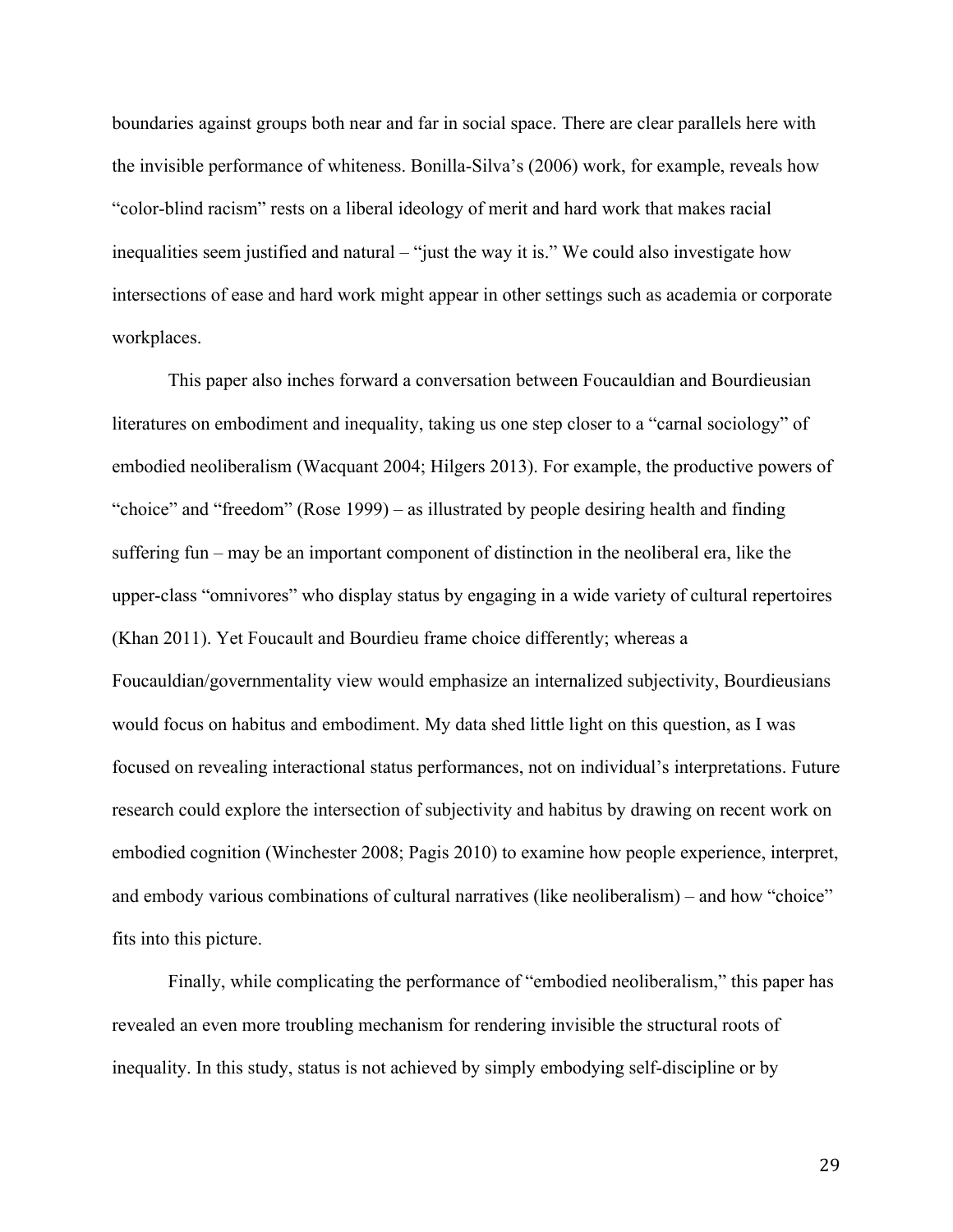shaming fat people; instead, status is achieved by embodying the *ease* of self-discipline. The position of "balance" that many runners strive for may appear less exclusionary than the idealtypical exercisers of the healthism literature. However, they actually produce a double exclusion: they exclude not only those who do not achieve self-disciplined bodies, but also those who fail to achieve a disinterested affect and a "natural" performance of embodiment. The "ease of hard work" thus enables Fun Runners to fuse two (contradictory) cultural narratives of deservingness, both of which obscure class reproduction and social inequalities. Making status appear "earned" disguises the distinctly uneven playing field of American society, while making status look "natural" disguises the role of habitus and class reproduction. Thus, in performing the ease of hard work, Fun Runners are doubly effective at legitimizing and naturalizing the social status of their bodies.

# **REFERENCES**

- Andreyeva, Tatiana, Rebecca M. Puhl, and Kelly D. Brownell. 2008. Changes in perceived weight discrimination among Americans, 1995-1996 through 2004-2006. Obesity 16: 1129–1134.
- Ayo, Nike. 2012. Understanding health promotion in a neoliberal climate and the making of health conscious citizens. *Critical Public Health* 22: 99-105.
- Barnett, Clive, Nick Clarke, Paul Cloke, and Alice Malpass. 2008. The elusive subjects of neoliberalism: beyond the analytics of governmentality. *Cultural Studies* 22: 624–653.
- Bellah, Elliott Robert N., Robert Neelly Bellah, Steven M. Tipton, William M. Sullivan, Richard Madsen, Ann Swidler, William M. Sullivan, and Steven M. Tipton. 2007. Habits of the heart: Individualism and commitment in American life. Berkeley and Los Angeles: University of California Press.
- Bobrow-Strain, Aaron. 2012. White Bread: A Social History of the Store-Bought Loaf. Boston: Beacon Press.
- Bonilla-Silva, Eduardo. 2006. *Racism without racists: Color-blind racism and the persistence* of racial inequality in the United States. Lanham, MD: Rowman & Littlefield Publishers.
- Bordo, Susan R. 2003. *Unbearable weight: Feminism, Western culture, and the body.* Berkeley and Los Angeles: University of California Press.
- Boulder Economic Council. 2016. Market Profile Boulder Colorado, April.
- Bourdieu, Pierre. 1978. Sport and Social Class. *Social Science Information* 17: 819-840.
- Bourdieu, Pierre. 1984. *Distinction: A social critique of the judgment of taste*. Translated by Richard Nice. Cambridge, MA: Harvard University Press.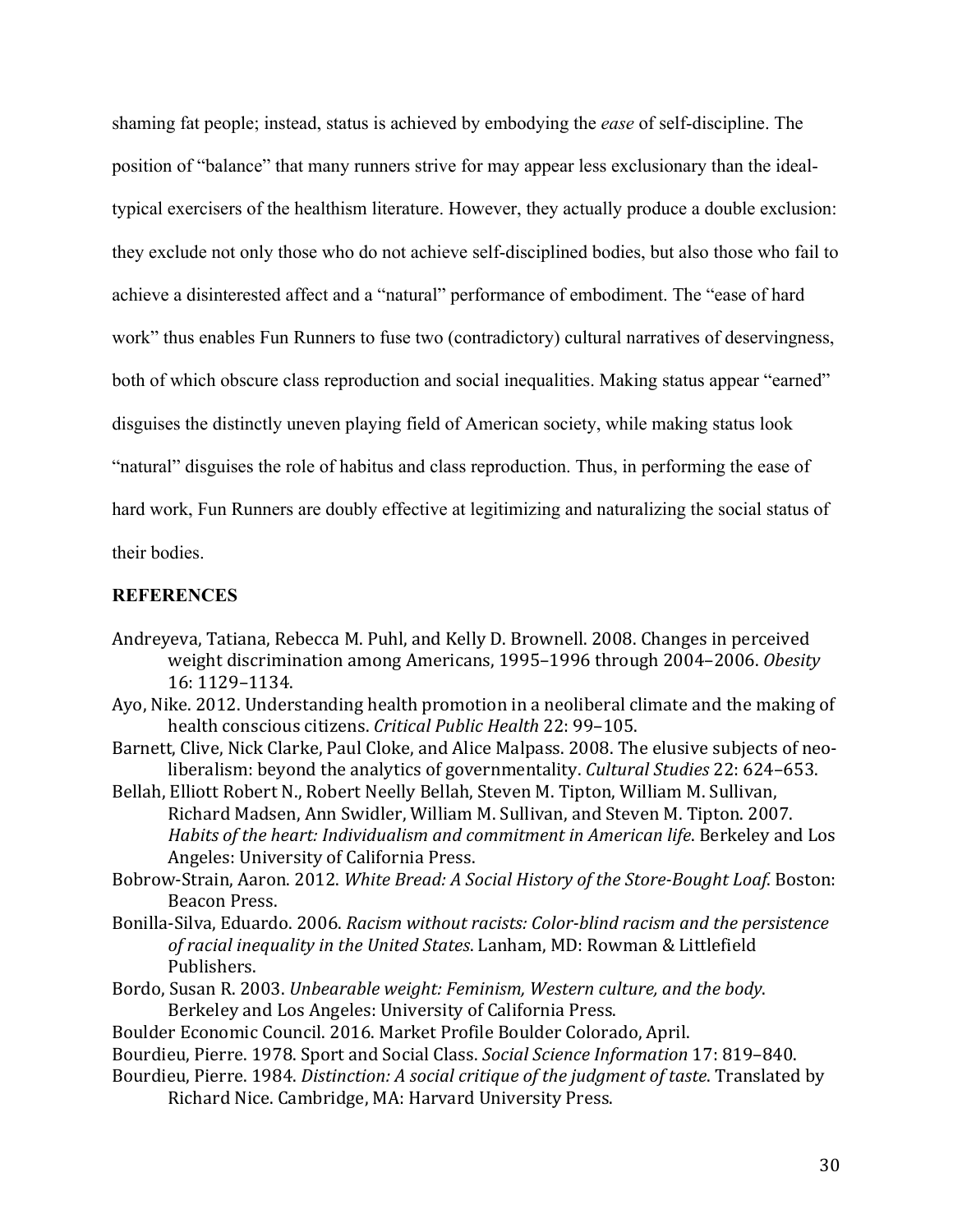Bourdieu, Pierre. 1986. The forms of capital. In *Handbook of Theory and Research of for the* Sociology of Education, ed. J. Richardson, 241-258. Westport, CT: Greenwood Publishing Group.

Bourdieu, Pierre. 1990. *The logic of practice*. Redwood City, CA: Stanford University Press.

Bourdieu, Pierre. 1998. *Acts of resistance: Against the tyranny of the market*. New York: The New Press.

- Brenner, Neil. 1994. Foucault's new functionalism. *Theory and Society* 23: 679–709.
- Brown, Brian J., and Sally Baker. 2012. *Responsible citizens: Individuals, health, and policy under neoliberalism*. Anthem Press.
- Cairns, Kate, and Josée Johnston. 2015. Choosing health: embodied neoliberalism, postfeminism, and the "do-diet." Theory and Society 44: 153-175.
- Cherry, Elizabeth, Colter Ellis, and Michaela DeSoucey. 2011. Food for Thought, Thought for Food: Consumption, Identity, and Ethnography. *Journal of Contemporary Ethnography* 40: 231–258.
- Crawford. Robert. 1980. Healthism and the medicalization of everyday life. *International Journal of Health Services* 10: 365–388.
- Currid-Halkett, Elizabeth. 2017. *The Sum of Small Things: Culture and Consumption in the* 21st Century. Princeton, NJ: Princeton University Press.
- Dean, Mitchell. 2010. *Governmentality: Power and rule in modern society*. Thousand Oaks, CA: SAGE Publications Limited.
- Desmond, Jane C. 1993. Embodying difference: Issues in dance and cultural studies. *Cultural Critique*: 33–63.
- Dworkin, Shari L., and Faye Linda Wachs. 2009. *Body panic: Gender, health, and the selling of fitness*. New York: New York University Press.
- Ehrenreich, Barbara. 1989. *Fear of falling: The inner life of the middle class*. New York: Pantheon Books.
- Ellingson, Laura L. 2006. Embodied knowledge: Writing researchers' bodies into qualitative health research. *Qualitative Health Research* 16: 298-310.
- Emerson, Robert M. 2001. *Contemporary field research: Perspectives and formulations*. Long Grove, IL: Waveland Press, Inc.
- Featherstone. 1991. The Body in Consumer Culture. In *The Body: Social Process and Cultural Theory*, ed. Mike Featherstone, Mike Hepworth, and Bryan S. Turner, 170-196. London and Thousand Oaks, CA: Sage Publications.
- Fine, Gary Alan, and Ugo Corte. 2017. Group Pleasures: Collaborative Commitments, Shared Narrative, and the Sociology of Fun. *Sociological Theory* 35: 64–86.
- Fletcher, Robert. 2014. *Romancing the Wild: Cultural Dimensions of Ecotourism*. Durham, NC: Duke University Press.
- Foucault, Michel. 1991. Governmentality. In *The Foucault effect: Studies in governmentality*, ed. Graham Burchell, Colin Gordon, and Peter Miller, 87-104. Chicago: University of Chicago Press.
- Gimlin, Debra L. 2002. *Body work: Beauty and self-image in American culture*. Berkeley: University of California Press.
- Guthman, Julie. 2011. *Weighing in: obesity, food justice, and the limits of capitalism.* Berkeley: University of California Press.
- Guthman, Julie, and Melanie DuPuis. 2006. Embodying neoliberalism: economy, culture, and the politics of fat. *Environment and Planning D* 24: 427-448.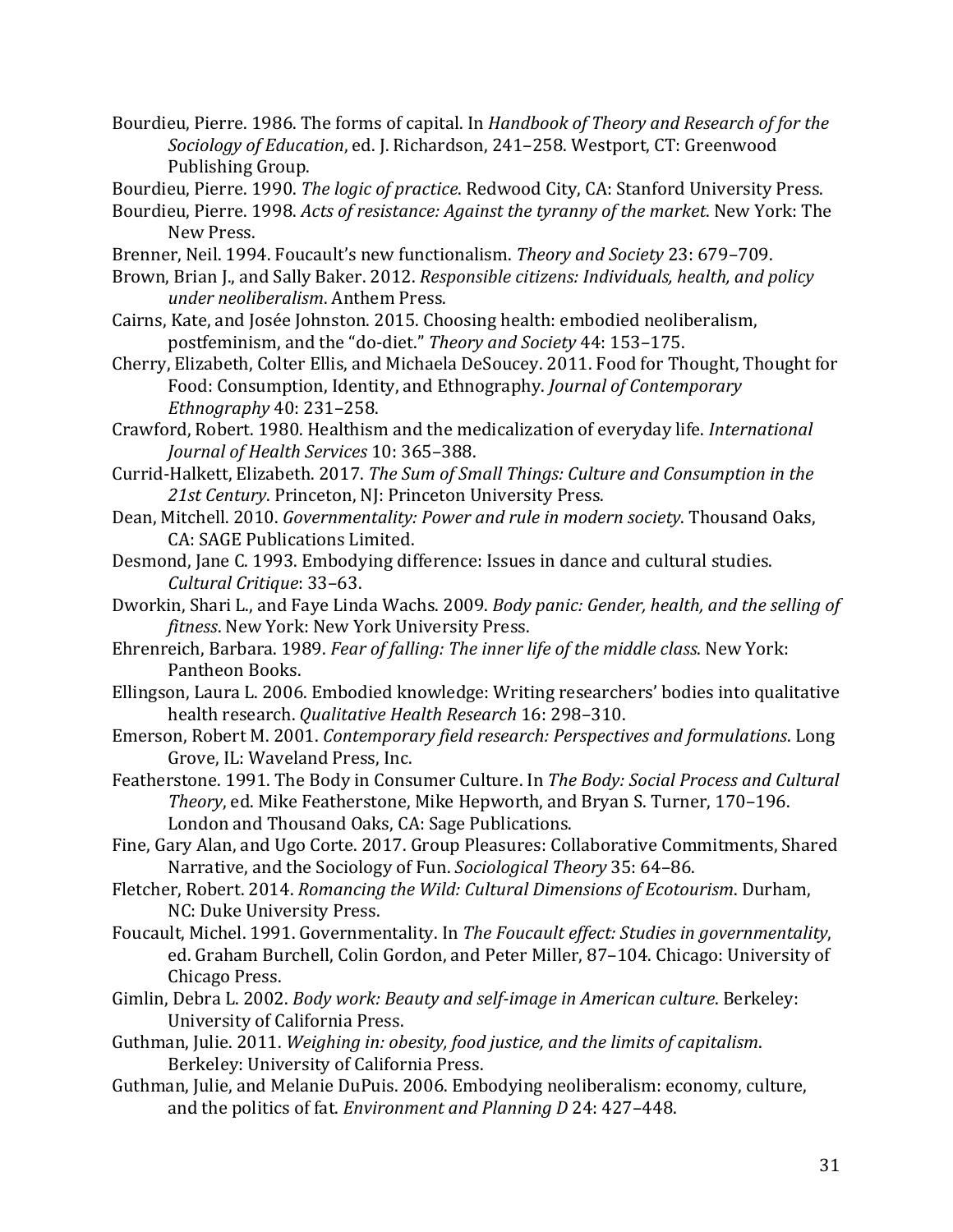Harvey, David. 2005. A brief history of neoliberalism. Oxford: Oxford University Press.

- Hickcox, Abby. 2012. Green Belt, White City: Race and the Natural Landscape in Boulder, Colorado. *Discourse: Journal for Theoretical Studies in Media and Culture* 29: 3.
- Hilgers, Mathieu. 2013. Embodying neoliberalism: thoughts and responses to critics. *Social Anthropology* 21: 75–89.
- Holohan, Meghan. 2014. Fittest city? Boulder, Colorado once again tops the list. *Today.com*, April 5.
- Holt, Douglas B. 1997. Distinction in America? Recovering Bourdieu's theory of tastes from its critics. *Poetics* 25: 93–120.
- Hutson, David J. 2013. "Your body is your business card": Bodily capital and health authority in the fitness industry. *Social Science & Medicine* 90: 63-71.
- Hutson, David J. 2016. Training bodies, building status: Negotiating gender and age differences in the US fitness industry. *Qualitative Sociology* 39: 49–70.
- Johnston, Josée, and Shyon Baumann. 2014. *Foodies: Democracy and distinction in the gourmet foodscape*. New York and London: Routledge.
- Khan, Shamus Rahman. 2011. *Privilege: The making of an adolescent elite at St. Paul's school.* Princeton, NJ: Princeton University Press.
- Khan, Shamus Rahman. 2013. The ease of mobility. In *Elite Mobilities*, ed. Thomas Birtchnell and Javier Caletrío, 136-148. New York: Routledge.
- Lamont, Michèle. 1992. Money, morals, and manners: The culture of the French and the *American upper-middle class.* Chicago: University of Chicago Press.
- Lamont. Michèle, and Marcel Fournier. 1992. *Cultivating differences: Symbolic boundaries and the making of inequality.* Chicago: University of Chicago Press.
- Lamont, Michèle, and Annette Lareau. 1988. Cultural capital: Allusions, gaps and glissandos in recent theoretical developments. *Sociological Theory* 6: 153-168.
- LeBesco, Kathleen. 2011. Neoliberalism, public health, and the moral perils of fatness. *Critical Public Health* 21: 153–164.
- Lizardo, Omar. 2008. The question of culture consumption and stratification revisited. *Sociologica* 2: 1–31.
- Lupton, Deborah. 1995. *The imperative of health: Public health and the regulated body*. Vol. 90. London: Sage Publications.
- Maguire, Jennifer Smith. 2007. *Fit for consumption: Sociology and the business of fitness.* London and New York: Routledge.
- Mears, Ashley. 2011. *Pricing beauty: The making of a fashion model*. Berkeley: University of California Press.
- Mears, Ashley, and William Finlay. 2005. Not just a paper doll: How models manage bodily capital and why they perform emotional labor. *Journal of Contemporary Ethnography* 34: 317–343.
- Metzl, Jonathan M., and Anna Kirkland. 2010. *Against health: how health became the new morality*. New York: New York University Press.
- Navarro, Vicente. 2007. *Neoliberalism, globalization, and inequalities: Consequences for health and quality of life.* Amityville, NY: Baywood Publishing.
- Ong, Aihwa. 2006. *Neoliberalism as exception: Mutations in citizenship and sovereignty.* Durham, NC: Duke University Press.
- Pagis, Michal. 2010. From abstract concepts to experiential knowledge: Embodying enlightenment in a meditation center. *Qualitative Sociology* 33: 469-489.